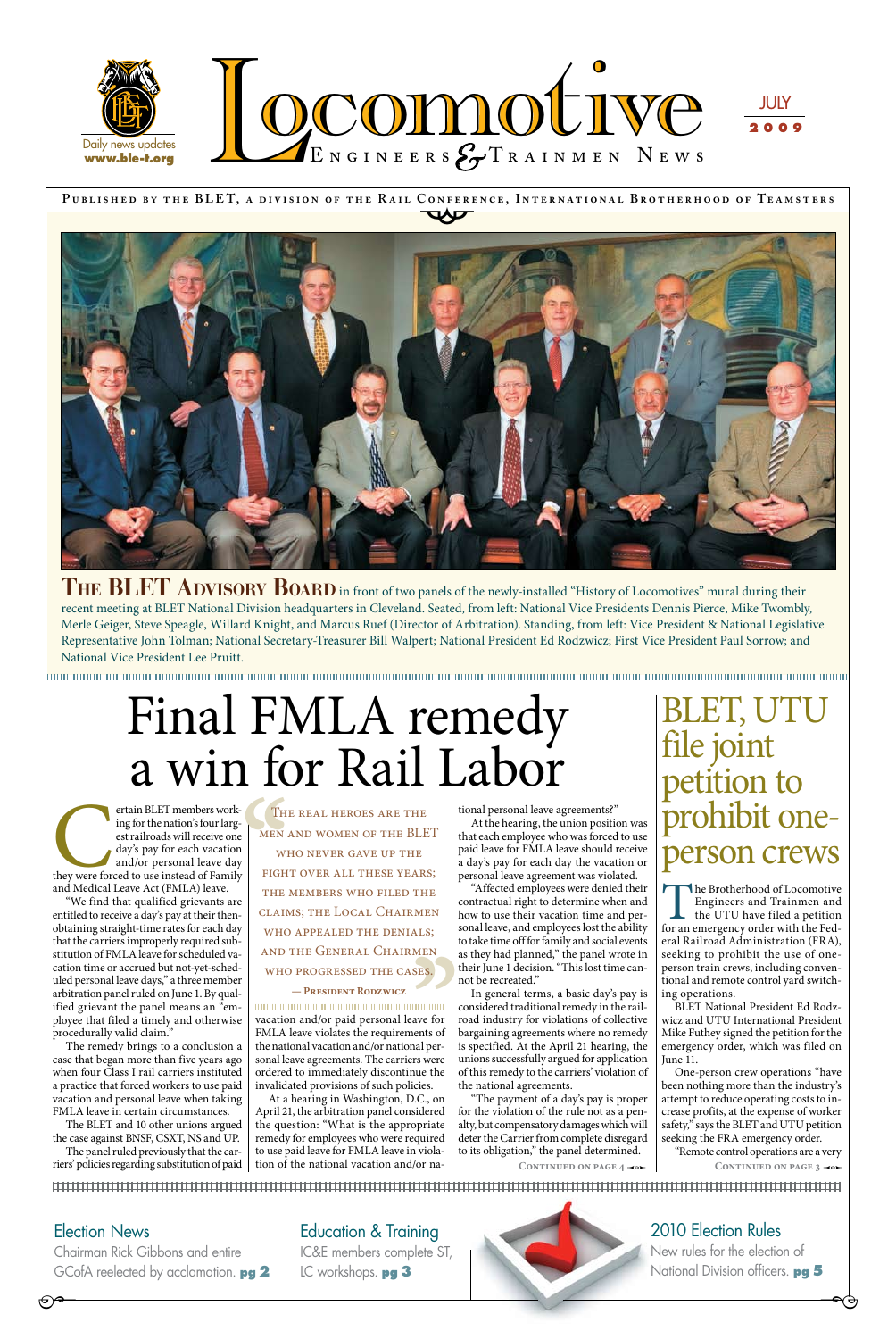### **Locomotive Engineers & Conductors Mutual Protective Association**

4000 Town Center • Suite 1250 • Southfield, MI 48075-1407

(800) 514-0010 • (313) 962-1512

Fax: (877) 633-1910 • E-Mail: lecmpa1910@lecmpa.org • Web: www.lecmpa.org





*Job Protection Headquarters for Transportation Employees Since 1910*

he attempt by railroads to avoid their legal responsibilities to workers suffering from occupational diseases is seemingly endless. By virtue of the insidious onset of the diseases, the frequency of occurrence and the resulting disability, occupational illnesses pose the greatest long term health risk to railroad employees. Occupational illnesses encompass hearing loss, musculoskeletal conditions, neurological disorders, and various cancers due to unprotected exposures in the workplace.

These distinct health problems could have been prevented had the railroads implemented effective conservation and surveillance

programs. Instead, under the guise of "medical programs," railroads have managed only to adopt superficial safety programs that serve to blame the workers for their injuries. Incredulously, driven to avoid claims rather than ensure worker health and safety, railroads now deny the existence of the very conditions they are supposed to prevent.

 Noise induced hearing losses illustrate the systemic failures. Although railroads have known for decades of the causal relationship between occupational noise and disabling hearing loss, railroads have failed to measure the known risk probabilities for individuals, inform affected employees of their identified risks, competently

measure field exposure levels, engineer possible solutions, attenuate noise at the sources, adopt work place rules to reduce daily exposures, consistently assess employee hearing, collect data on extent of worker injuries, and evaluate the effectiveness of protective devices.

Most importantly, railroads have failed to accurately inform employees of the nature, extent and likely cause of past or continuing losses. Instead, by the postaudiometric notices, railroads have misled thousands of workers about their real injury and its cause. For the sake of the members we represent, these failures in the name of claims avoidance must be overcome.

Railroads capitalize on

these aspects to deny claims and blame workers. The challenge to us is to intervene and educate BLET members on their risks and the recognizable characteristics of occupation disease so that they can obtain appropriate medical care, reduce their exposures to further harmful exposures and obtain compensation under the FELA. They need to know that the company programs will not protect them from known consequences of dangers in the work place.

History has demonstrated that railroads will not do better until we do better. The health benefits to members are enormous and life changing. Moral necessity requires that we succeed.

> The BNSF (former STL-SF) General Committee of Adjustment represents nearly 800 locomotive engineers from 17 different divisions, including engineers and trainmen for the BNSF Railway and the Missouri & Northern Arkansas Railroad. ©®

Speaking on behalf of the Brotherhood and all DLC, we ask your help in documenting the historical failures of the railroads to recognize the needs of workers suffering these occupational illnesses. The challenges facing our

members have never been greater, exceeded only by the opportunity to do the right thing for members. It is our collective moral and legal imperative to seize that opportunity for the benefit of those we are privileged to represent. Your help in this effort will not be in vain. It will be received with gratitude.

Front row, from left: Ed Rodzwicz, National President; Rick Gibbons, General Chairman; Kim Gibbons, Office Manager; Steve Speagle, Vice President; and Bill Walpert, National Secretary/Treasurer. Second row, from left: Tom Pontolillo, Director of Research and Assistant to the President; Jeff Thurman, GCA 3rd Vice; Div 604 Vice LC; Brian Jones, Div 578 LC; George Haskins, GCA 2nd Vice; Div 672 LC; and Tim Stipp, GCA ST; Div 507 LC. Third row, from left: Randy Dumey, GCA 1st Vice; Div 595 LC. Fourth row, from left: Terry Schulenberg, Div 721-O Vice LC; Keith Buterbaugh, Div 567 LC; Robert Knight, Div 170 LC; HC Rolen, GCA 4th Vice and Div 285 LC; and Billy Colllins, Div 386 LC Fifth row, from left: Paul Petty, Div 721-E LC; Brett Russell, Div 83 LC JO Davidson, Div 237 Vice LC; Gary Ebert, Div 178 LC Keith Knight, Div 116 LC; Chris Phillips, Div 172 Vice LC Robert Conrad, Div 237 LC; and Roger Taylor, Div 502 LC.





Russell A. Ingebritson Ingebritson & Associates, P.A.

825 Nicollet Mall, Suite 1025 Minneapolis, MN 55402

Ph: (800) 282-6393, (612) 340-8290, Fax: (612) 342-2990 Website: www.ingebritson.com

### Federal Employers' Liability Act (FELA) >>

## The Unique Challenge of Occupational Diseases

**Rick C. Gibbons was reelected** by acclamation as General Chairman of the Burlington Northern Santa Fe (former STL-SF) General Committee of Adjustment at quadrennial meetings in Kansas City, May 19-22, 2009.

Of special note is the fact that the entire General Committee was reelected by acclamation, something Brother Gibbons is very proud of.

"We had a very productive meeting and I'm very proud the committee was kept intact," Gibbons said. "Everyone was reelected by acclamation. We stressed working together as a committee and that was reflected in the voting."

Also reelected by acclamation were: 1st Vice Chairman Randy Dumey, Division 595 (Chaffee, Mo); 2nd Vice Chairman George Haskins, Division 672 (Memphis, Tenn.); 3rd Vice Chairman Jeff Thurman, Division 604 (Madill, Okla.); and Secretary-Treasurer Tim Stipp, Division 507 (Monett, Mo.). The delegates also created a new position — 4th Vice Chairman which H.C. Rolen of Division 285 (Thayer, Mo.) filled by acclamation.

Also reelected by acclamation were: Alternate Vice Keith Buterbaugh, Division 567 (Springfield, Mo.); and Alternate Secretary-Treasurer Natalie Stipp, Division 507. Natalie is the daughter of Tim Stipp.

Brother Gibbons is a member of BLET Division 502 (Kansas City, Mo.) He is beginning his third term as General Chairman. He was first elected to the office of General Chairman in 2001 and then reelected in 2005. Immediately prior to winning election in 2001, he served as Local Chairman of Division 502 and 1st Vice Chairman of the BNSF (STL-SF) GCofA.

Several BLET National Division officers attended the meeting and addressed the delegates, including: National President Ed Rodzwicz; National Secretary-Treasurer Bill Walpert; Vice President & National Legislative Representative John Tolman; and Vice President Steve Speagle, who is assigned to the BNSF properties.

Also, three visiting General Chairmen attended the meetings: Matt O. Wilson, BNSF-MRL; Pat J. Williams, BNSF (former ATSF); and Mike D. Priester (CP Rail System/U.S.).

## Rick Gibbons and entire GCofA reelected by acclamation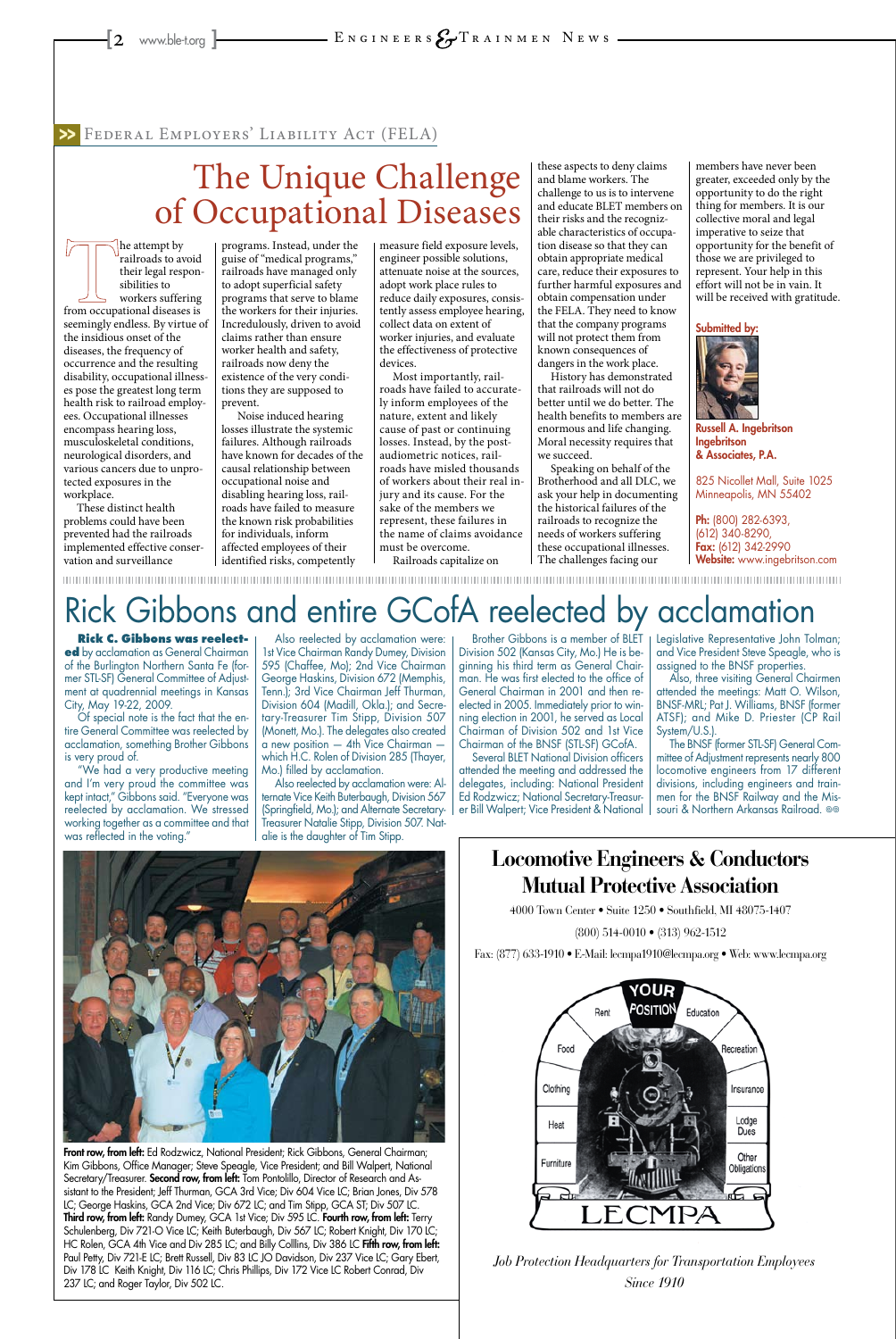### Calendar Events **&** 2009

#### July 29-August 1, 2009 **Military Railway Service Reunion**

Organizers are planning a large reunion of MRS veterans who served during WWII and Korea, which will be held at Ft. Eustis, Va., as part of the Army's Transportation Corps week. Email Mark Metz for details: m-m-e@comcast.net.

#### August 9-14, 2009 **69th Annual International Western Convention, Green Bay, Wisc.**

Brother John Reynolds, Wisconsin Central General Chairman and member of BLET Division 209 (Green Bay, Wisc.), is Chairman of the 2009 IWC in Green Bay, Wisc. It will be held at Radisson Hotel & Conference Center Green Bay (2040 Airport Drive, Green Bay, WI 54313: Phone: (920) 494-7300). The room rate will be \$94 per night. To contact Brother Reynolds, call (920) 462-4509 or email: JReynoldsBLET@newbc.rr.com. Visit the IWC website at: http://iwcgb.org/

#### September 13-16, 2009 **74th annual Southwestern Convention Meeting, Kansas City, Mo.**

Brother Mike Zenner, Secretary-Treasurer of BLET Division 130 (Kansas City, Kan.), is Hosting Chairman of the 2009 SWCM in Kansas City, Mo. It will be held at the Hyatt Regency Crown Center (2345 McGee St., Kansas City, MO 64108: Phone: (816) 421-1234). The room rate will be \$139 per night. To contact Brother Zenner, call (816) 804- 9107or email: zmike5@kc.rr.com. Visit the SWCM website at: www.bletswcm.org.

#### June 13-17, 2010 **83rd Annual Southeastern Meeting Association, Cincinnati, Ohio**

Hosted by the members of BLET Division 110, the 2010 SMA will be held at the Hilton Cincinnati Netherland Plaza. More details to come!

#### **Railroad Retirement Board Informational Conferences**

The U.S. Railroad Retirement Board holds free information conferences for railroaders. Conference registration begins at 8 a.m., with the programs beginning promptly at 8:30 a.m. and ending at 12:30 p.m.

September 11, 2009

**Roanoke, Va.** Quality Inn Roanoke Airport, 6626 Thirlane Road

September 18, 2009 **Fort Worth, Texas** 

Radisson Hotel, 100 East Alta Mesa Blvd.

September 25, 2009 **Decatur, Ill.**  Decatur Conference Center and Hotel, 4191 U.S. Highway 36 West

September 25, 2009 **Nashville, Tenn.**  Hilton Garden Inn, Nashville Airport, 412 Royal Parkway

October 2, 2009 **Mason, Ohio**  Super 8 Motel, 1-71 Exit 25, 5589 Kings Mill Road

October 9, 2009 **Grantville, Pa.** Holiday Inn Harrisburg-Hershey, 604 Station Road

"It is time for the FRA to take a proactive safety stance, and not merely a band-aid reactive approach to this issue," the petition concludes.  $\otimes$ 

#### **BLET, UTU FILE JOINT PETITION TO** prohibit one-person crews

CONTINUED FROM PAGE 1 <0

serious hazard for a number of reasons," the petition says. "Any person having safety concerns in mind should recognize that a single-person remote control assignment should never be allowed. It puts rail workers at great risk of injury or death."

The BLET's Education & Training<br>Department recently conducted a<br>series of workshops to benefit the<br>members and officers of the Iowa, Chi-Department recently conducted a series of workshops to benefit the cago & Eastern (IC&E) Railroad.

The FRA is told in the petition, "The evidence shows that no conditions exist where a lone engineer or remote control operations are safe."

The need for such an emergency order, says the BLET and the UTU, is demonstrated by a May 10 accident on CSX in Selkirk, N.Y., which killed UTU-represented conductor Jerod Boehlke, who was working alone and using a remote control device.

"The workload associated with [remote control operations], while performing

other safety critical tasks, demands too much of a single individual, including loss of situational awareness," says the petition. "How many more incidents like the one at Selkirk need to occur before such operations are prohibited?"

"Our new leaders at IC&E will now be able to better represent their members thanks to these workshops, which makes the Brotherhood stronger."  $\otimes$ 

#### 

There are numerous incidents of accidents, injuries and fatalities where railroads utilized one-person crews, and the injuries and deaths caused by remote and single-crew operations "have continued unabated since its inception in the early 1990s," says the petition. "This has been caused in part by the inaction of the FRA to a number of petitions filed both by the BLET and the UTU for emergency orders to prevent such operations.

BLET ICE Local Chairman Class April 2 - 3, 2009 Front row, from left: Brian McHugh, Vice Local Chairman, Div 393; Mike Twombly, National VP; Ken Kroeger, Coordinator of Education and Training; and Tom Miller, Director of Organizing. Second row, from left: Mark Johnson, Local Chairman, Div 117; Nick Wright, Local Committeeman, Div 117; and Adam Farence, LR Div 266 Third row, from left: Tom Marshall, Local Chairman, Div 393; Trent Girdler, Local Committeeman Div 200; Christopher Pacha, Local Chairman, Div 200; Joe Niehaus, Local Chairman, 296; James Lemm, Local Committeeman Div 266; and Lonnie Mangler Jr., Local Chairman, Div 266.

> The petition says that while the FRA has reviewed the safety aspects of oneperson crews, it "has really done nothing affirmatively to assure the safety of the employees in such operations."

The BLET and the UTU also take "strong

issue" with FRA conclusions that the safety records of remote control and conventional operations are "basically the same." Pointing to a 2006 FRA report entitled, "Safety of Remote Control Operations," the petition for the emergency order says, "We believe FRA cooked the books here. Most of FRA's erroneous figures resulted from the formulas used for calculating the statistics. For example, by using the number of hours worked instead of FRA's use of yard switching miles for determining the data, the accident rate was 2.3 times higher for RCOs."

An emergency order prohibiting the use of one-person operating crews, including remote control operations, would take effect immediately upon issuance by the FRA.

On April 2 and 3, Local Chairmen participated in a two-day workshop that covered the structure of the BLET and the job responsibilities of the Local Chairman. Representing the BLET National Division at the workshop were Vice President Mike Twombly, Education & Training Coordinator Ken Kroeger and Special Representative Miller.

On April 16, a seminar was held for Secretary-Treasurers, who were trained

in the online filing of monthly dues reports. Representing the BLET National Division at the workshop were Special Representative Tommy Miller, Special Representative Dave Ditzel, and Director of Online Services Walt Schmidt.

IC&E members reaffirmed their allegiance to the BLET on March 6 by voting overwhelmingly in favor of the BLET in a representation election.

They originally joined the Brotherhood in December of 2002, and thanks to the BLET, obtained their first-ever union contract in January of 2005. These dedicated members showed their appreciation to the Brotherhood in the March 6 election, voting overwhelmingly to remain BLET members and easily rejecting a takeover attempt by another rail union.

"These workshops are just an example of the valuable services the BLET Education & Training Department provides to the membership," said National Secretary-Treasurer Bill Walpert, who is the Director of Education & Training. "Quality membership service is one of the many reasons why our IC&E Brothers and Sisters voted to remain in the BLET.



# IC&E members complete Education & Training workshops

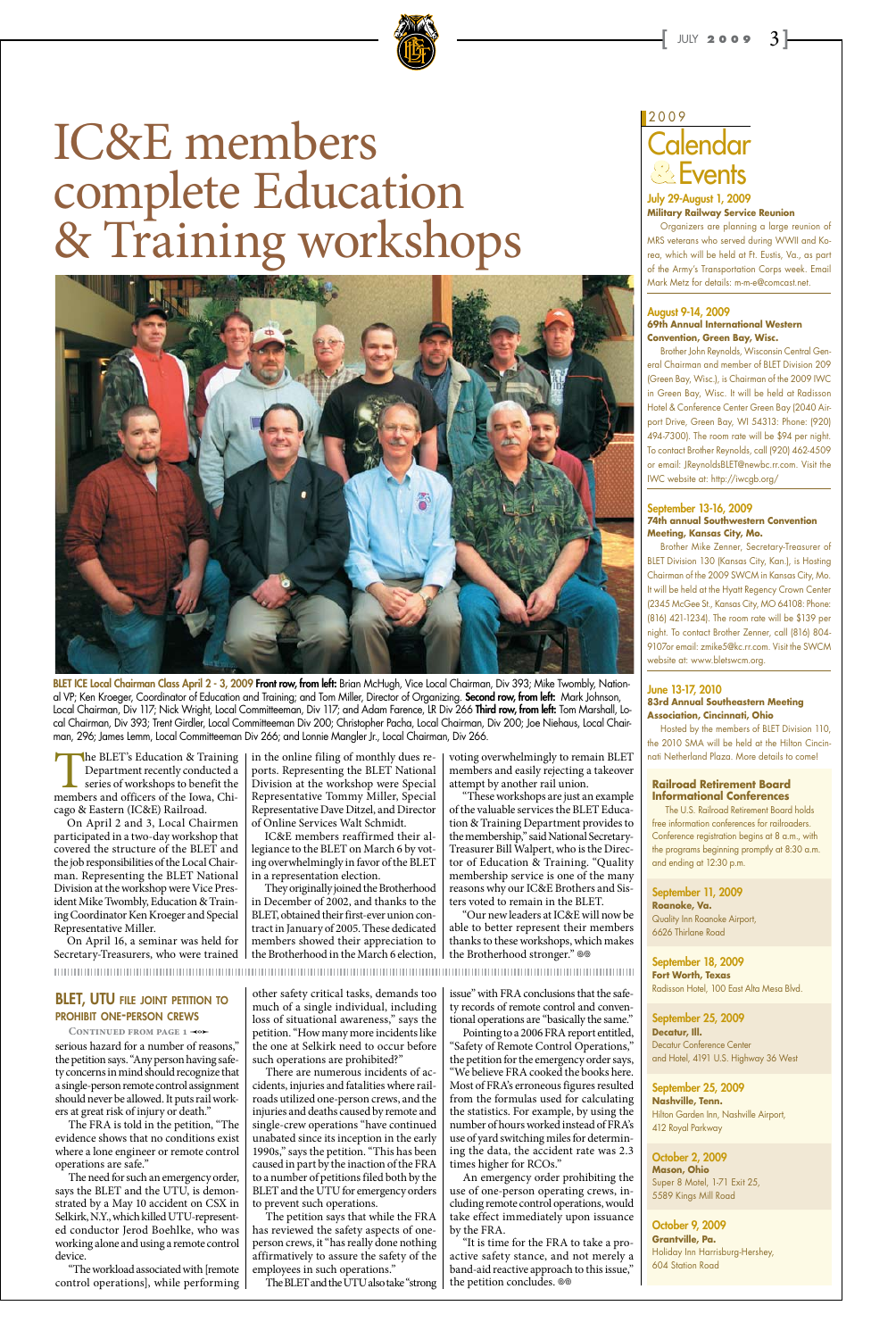"In the present matter, the contractual violation involves a largely intangible infringement upon employee's rights wherein employees were denied the opportunity to take vacations and personal leave at the times of their own choosing because of the carriers' violations. Those leave dates cannot be recovered," the panel determined. "Employees were unable to take time off with their families as they had planned for occasions like recreation, family gatherings, social events and children's school and athletic programs. Those events and opportunities have been lost and cannot be recreated. A day's pay is at best an unsatisfactory substitute, but, in light of considerable railroad industry practice and in a genuine attempt to put this dispute behind the parties, the remedy sought by the unions is reasonable and appropriate for the violation."

The unions claimed that a monetary remedy was necessary in order to enforce the agreements.

"No useful purpose would be served if we were to find that the Agreement was violated and no remedy was offered," they argued.

The unions contended that, without the application of the traditional day's pay remedy, the agreements at issue could not be effectively enforced. Without some monetary compensation for those employees deprived of their chosen leave times, there simply would be no reason for the carriers not to commit further violations similar to those found by the Board.

"Employees experienced an FMLAqualifying events — serious illness of their own or a close relative, or birth or adoption of a child — and the carriers forced these employees to use up their laterscheduled vacation time in conjunction with the FMLA leave to which they were statutorily entitled. Employees could not choose a different time for vacation."

The carriers offered a number of outof-industry awards in support of their contention that employees were not entitled to damages. But the unions responded that those awards offered little, if any, guidance in deciding the question before the Board.

"Labor relations in the railroad industry are unique in many respects," the panel determined. "The out-of-industry awards cited by the carriers involved FMLA substitution policies and are not on point."

The carriers also argued that unpaid leave should be a remedy, but the panel shot down that line of reasoning.

> "Once again Mike and Margo did a fantastic job vindicating the rights of BLET members," Rodzwicz said. "But the real heroes are the men and women of the BLET who never gave up the fight over all these years: the members who filed the claims, the Local Chairmen who appealed the denials, and the General Chairmen who progressed the cases; their devotion to the cause personalized this struggle for the panel and secured our victory."  $\otimes$

Noting that the dispute began in 2004 when the industry was riding high and having difficulty handling the workload with its existing workforce, the panel wrote: "Now there are layoffs; work is less available, and grievants need pay, not time off without pay.

### Electronic Communications **Policy**<br>he policy currently in effect

the policy currently in effect<br>
is that official communica-<br>
tions between BLET mem-<br>
bers and the National Divi-<br>
sion require a hard copy of<br>
the correspondence — with a signature<br>
— being received by the National Presiis that official communications between BLET members and the National Division require a hard copy of

"Employees were fully employed and often worked substantial amounts of overtime, making even unpaid periods of leave meaningful. But today, times are harder; and business has declined. Now many claimants are just barely employed, and a significant percentage of the workforce is furloughed. Unpaid leave now is a remedy with little value, even for working and furloughed claimants. For claimants who have retired, are on disability, or have been laid-off, unpaid leave is no remedy at all. The carriers should not be permitted to rely on a changed economic climate to avoid bearing the cost of their contract violations."

> This will allow the President to be aware of the opinions and suggestions of the membership, while at the same time providing a timely response to the member, if a response is necessary.  $\circledast$

The panel wrote that the remedy is compensatory — not punitive.

# Is financial protection against discipline a multiple choice decision?



Invest in a BR&CF membership. It offers more benefits and is the least expensive protection when disciplined for eligible occurrences.

Waste money purchasing an expensive polic from a company that offers much less.

Spend your money now. Do nothing. Gamble.

#### Final FMLA Remedy <sup>a</sup> Win for Rail Labor

CONTINUED FROM PAGE 1 -0

"What grievants lost was a contract right of significant value. Grievants suffered more than 'mere inconvenience' when they lost their contract right to chose when to take paid time off. Our purpose is to provide compensation for those losses, not to punish the carriers for having caused them."

This remedy, however, does not apply to everyone.

"Grievants who asked for and later did receive unpaid vacation and personal leave for paid leave days that the carriers who employed them had substituted FMLA leave are not entitled to the remedy ... only for those lost vacation and personal leave days for which they elected to and did receive unpaid leave."

Eleven Rail Labor unions were involved in the case. Mike Wolly and Margo Pave of Zwerdling, Paul, Kahn, & Wolly, P.C., represented the interests of six of the 11 unions — Brotherhood of Locomotive Engineers and Trainmen, International Brotherhood of Electrical Workers, American Train Dispatchers Association, Brotherhood of Railroad Signalmen, National Conference of Firemen and Oilers, and the Sheet Metal Workers International Association.

BLET National President Ed Rodzwicz thanked Mike Wolly and Margo Pave for their efforts to bring about the victory, and noted the time claims filed by BLET members helped provide valuable evidence during the hearing that the carriers' illegal tactics negatively impacted hundreds of families.

— being received by the National President — to be considered an "official com-

Live payday to payday. Collect toys.

Convince yourself that procrastination is a good thing.

## The best choice is obvious! A. Invest in a BR&CF membership



2150 Linglestown Road Harrisburg, PA 17110 Local: 717 657-1890 Toll Free: 800 233-7080 brcf@brcf.org www.brcf.org

munication."

This is to provide that the actual question(s) are addressed, and ensures that when official interpretations are made they have reference to a specific request and can be used in future correspondence.

Due to the volume of e-mails it would be impossible for the President to answer all unofficial communications. Therefore, it is the policy of the BLET National Division Office that e-mails addressed to the National President will be reviewed and forwarded to the appropriate officer or staff for a timely response. In other words, an email message is not considered an official communication.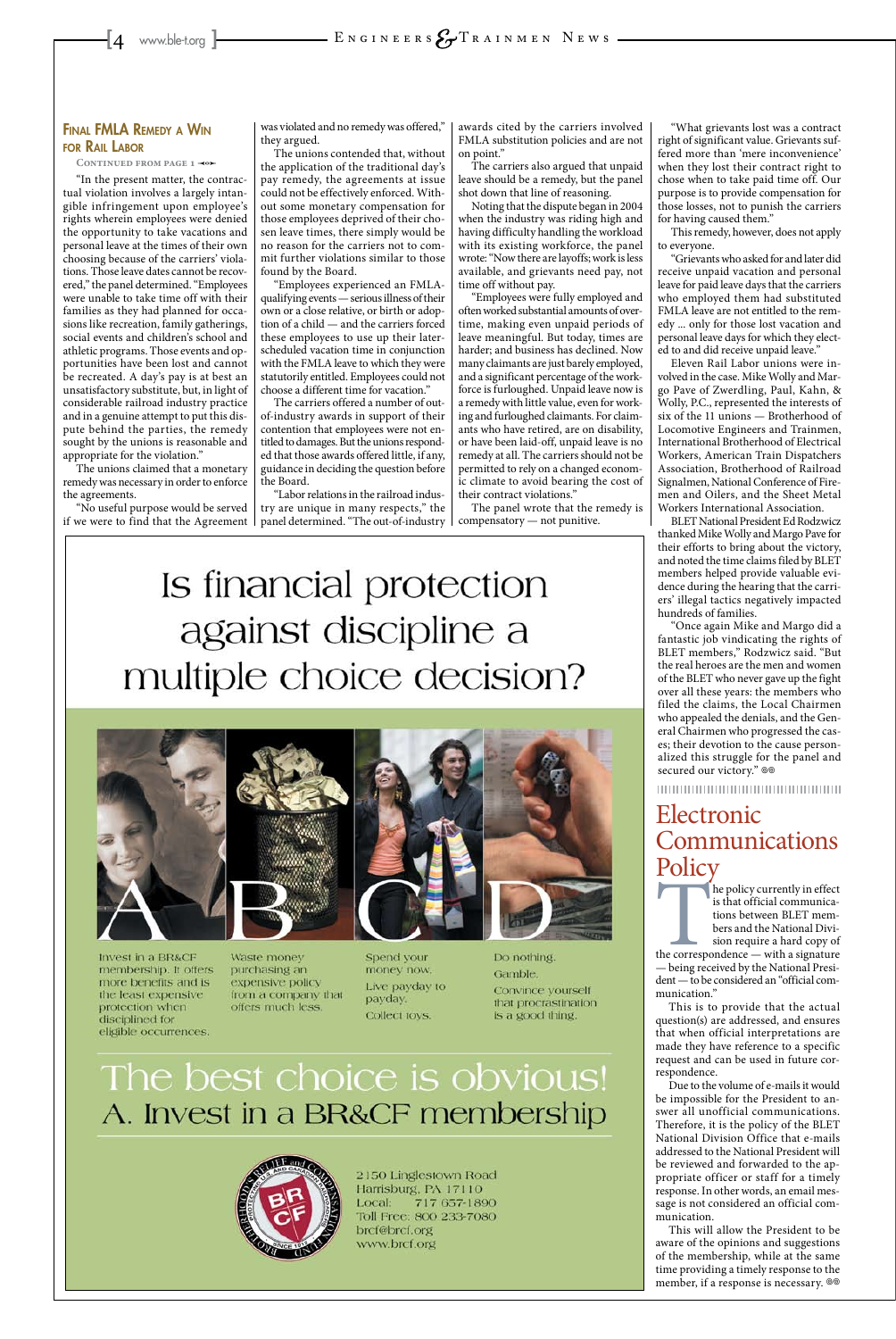

## RULES FOR THE 2010 BLET NATIONAL DIVISION OFFICERS ELECTION

#### **PREAMBLE**

 These *Rules for the 2010 Brotherhood of Locomotive Engineers and Trainmen National Division Officers Election ["Rules"]* are promulgated by the Brotherhood of Locomotive Engineers and Trainmen ("BLET") Advisory Board pursuant to Section 49 of the National Division Rules of the Bylaws of the BLET, as revised at Las Vegas, Nevada, in June, 2006 (the "ND Rules"). Section 49 of the ND Rules provides, in relevant part, that ". . . the National Secretary-Treasurer may issue supplemental guidelines or advisories with respect to counting ballots and other matters relating to these Rules. Any such supplemental guidelines or advisories shall be subject to approval by the Advisory Board."

 *The Rules* assemble in one document all requirements and regulations affecting the nomination and election of Officers of the National Division ("ND") of the BLET. The basis for the *Rules* are the Bylaws, the IBT Constitution, as amended in conformity with the Consent Order of March 14, 1989, the 2004 Merger Agreement by and between the International Brotherhood of Locomotive Engineers and the International Brotherhood of Teamsters (the "IBT") (the "Merger Agreement"), the ND Rules, and relevant law affecting union elections.

 These *Rules* are designed to provide for fair, honest, open and informed elections so as to permit the National Secretary-Treasurer and the American Arbitration Association (the "AAA") to certify the election results in the National Division Officers Election.

 The AAA's authority to administer the electoral process and to certify the results of elections is limited to the election of National Division Officers. These *Rules* are not applicable to elections of BLET subordinate body officers.

#### **TIMETABLE OF EVENTS\***

 The following schedule shall apply to the 2010 nominations and elections of National Division Officers:

**• July 1, 2009**: Issuance of *Rules for the* 

*2010 BLET National Division Officers Election;* publication of official forms, including candidate petitions and financial disclosure and vendor disclosure forms.

**• August 1, 2009:** Beginning date for submission of petitions to establish accredited candidate status, to National Secretary-Treasurer. All petitions must be submitted to the National Secretary-Treasurer prior to the nominations at the National Convention.

**• August 1, 2009:** Deadline for filing of protests: (a) alleging violation(s) of *Rules* incorporating provisions of Labor-Management Reporting & Disclosure Act of 1959, as amended, where alleged violation(s) occurred prior to July 1, 2009, or (b) alleging violations of any Rule(s) occurring within first twenty-eight (28) days after issuance of *Rules*, or (c) otherwise challenging the *Rules* or any provision thereof.

**• January 15, 2010:** Deadline for each candidate, slate, caucus, member group, independent committee or campaign organization to file the first required Campaign Contribution and Expenditure Report ("CCER") and Supplemental Form No. 1 for the period from July 1, 2009 through December 31, 2009. The first CCER must include all requested information retroactive to the first contribution and the first expenditure for the 2010 National Division Officers Election. Each succeeding CCER must include all requested information not included in prior CCERs.

**• January 15, 2010:** Notice of date and place of holding of the Convention issued to all General Committees, Legislative Boards and Divisions, pursuant to Section 5(c) of the National Division Rules.

**• April 15, 2010:** Deadline for each candidate, slate, caucus, member group, independent committee or campaign organization to file the second required CCER and Supplemental Form No. 1 for the period January 1, 2010, through March 31, 2010.

**• July 15, 2010:** Deadline for each candidate, slate, caucus, member group, independent committee or campaign organization to file the third required Report and Supplemental Form No. 1 for the period April 1, 2010, through June 30, 2010.

**• September 3, 2010:** Deadline for receipt of candidate and slate declarations and written notices of intent to run for National Division office.

**• October 4-7, 2010:** BLET National Division Convention.

**• October 15, 2010:** Deadline for each candidate, slate, caucus, member group, independent committee or campaign organization to file the fourth required CCER and Supplemental Form No. 1 for the period July 1, 2010, through September 30, 2010.

**• November 15, 20101 \*:** Mailing of ballots for National Division Officers election.

**• December 15, 20101 :** Deadline for receipt of ballots to be counted and counting of ballots in the National Division Officer election.

**• December 20, 2010:** Announcement of verified results of National Division Officers election.

**• January 15, 2011:** Deadline for each candidate, slate, caucus, member group, independent committee or campaign organization to file the fifth required CCER and Supplemental Form No. 1 for the period October 1, 2010, through December 31, 2010. \*Where a date listed herein falls on a Saturday, Sunday or federal holiday, the obligation shall be effective on the first weekday following that date. 1 These dates may be adjusted depending on certain election circumstances that may occur at that time, such as challenges to a candidate's eligibility to run for office, complications with ballot printing, etc.

#### **DEFINITIONS**

**1.** The term *"AAA"* shall mean and refer to the American Arbitration Association, a nonprofit organization whose headquarters are in New York, New York, which organization will be contracted to administer the National Division Officers election process.

**2.** The term *"accredited candidate"* means any candidate for National Division office who has obtained the signatures on petitions from Divisions and/or from Convention Delegates repre-

senting at least five percent (5%) of the membership, pursuant to Section 49 of the ND Bylaws, and who has been certified in writing by the National Secretary-Treasurer of as having complied with this requirement.

**3.** The term *"ballot-qualified member"* means a person entitled to receive a ballot and shall include any member in good standing who has his/her dues paid up through the month prior to the month in which the election is held.

n May 29, the BLET Advisory Board adopted Rules for the 2010 Brotherhood of Locomotive Engineers and Trainmen National Division Officers Election. These rules provide detailed guidelines for compliance with Section 49 of ed Rules for the 2010 Brotherhood of Locomotive Engineers and Trainmen National Division Officers Election. These rules prothe National Division Rules of the BLET Bylaws, which governs the election of National Division Officers.

> **4.** The term *"campaign contribution"* means any direct or indirect contribution of money or other thing of value where the purpose, object or foreseeable effect of that contribution is to influence, positively or negatively, the election of a candidate for a National Division Officer position. Campaign contributions include but are not limited to:

> **a.** A contribution of money, securities, or any material thing of value;

> **b.** A payment to or a subscription for a fundraising event of any kind (e.g., raffle, dinner, beer or cocktail party, etc.);

> **c.** A discount in the price or cost of goods or services, except to the extent that commercially established discounts are available to the customers of the supplier;

> **d.** An extension of credit, except where obtained in the regular course of business of a commercial lending institution and on such terms and conditions as are regularly required by such institutions;

> **e.** The payment for the personal services of another person, or for the use of building or office space, equipment or supplies, or advertisements through the media; or

> **f.** The performance of personal services or the making available for use of space, equipment, supplies or advertisements, except that the term *"campaign contribution"* does not include the performance of services by a volunteer who is not an employer rendered on the volunteer's personal free time without compensation in any form by an employer and without accompanying contributions of supplies or services by an employer.

The term *"campaign contribution"* does not include payments or services received by the legal and accounting fund established by a candidate or slate to provide legal or accounting services performed in assuring compliance with applicable election laws, these *Rules* or other requirements, or in securing, defending, or clarifying legal rights of candidates. **5.** The term *"candidate"* means any member who is actively seeking nomination or election for any National Division Officer position. The term includes any member who has accepted any campaign contribution as defined by the *Rules* or made any expenditure, where the purpose, object or foreseeable effect of the contribution or expenditure is to influence the election of that member to any such position. **6.** The term *"certified or registered mail"* means mail for which the sender receives evidence of delivery, and includes overnight mail services. **7.** The term *"Convention"* means the National Division Convention of the Brotherhood of Locomotive Engineers and Trainmen, scheduled to be held on or about October 4 through 7, 2010.

**8.** The term *"day(s)"* means calendar day(s), unless otherwise specified.

**9.** The term *"Delegate" or "Convention Delegate"*  means a member elected by secret ballot vote to represent his/her Local Division at the 2010 National Convention, who otherwise satisfies the requirements set forth in the ND Rules.

**10.** The term *"election"* means the process by which a member is chosen by the membership to hold a Union office or position, whether or not contested.

**11.** The terms *"Election Day"* and "*Election Date*" shall mean December 15, 2010, or such other day that is determined by the National Secretary-Treasurer consistent with Section 49 of the National Division Bylaws, and these *Rules*.

**12.** The term "*Election Officer*" shall mean that person appointed by the National President, with the consent of the Advisory Board, to assist the National Secretary-Treasurer in the performance of the election functions required under Section 49 of the ND Rules, as supplemented by these *Rules*. The Election Officer shall perform all such duties at the direction and under the supervision of the National Secretary-Treasurer, and the National Secretary-Treasurer may delegate any of his duties under Section 49 and these *Rules* as may be necessary and appropriate to conduct the election.

**13.** The term *"Election Protest Committee"* shall mean a three (3) member committee of BLET members in good standing that are, or have been, appointed by the Advisory Board of the BLET, for purposes of this election to perform those functions as set forth in Articles II and X herein, as well as their successors and designees, if any. No member of the Election Protest Committee shall be any candidate in this election, or otherwise serve as an observer as provided in Article VI herein, or be related to any candidate or any observer.

**14.** The term *"employer"* means any individual, corporation, trust, organization or other entity that employs another, paying monetary or other compensation in exchange for that individual's services, but does not include a candidate's campaign or campaign organization or a caucus or group of Union members, provided that such caucus or group is itself financed exclusively from contributions permitted under the *Rules.* The term *" employer"* includes not-for-profit employers, and all persons acting as agents of an employer in relation to an employee, and all attorneys whose legal practice includes representation of any railroad employees under FELA or any other federal or state laws, and their firms, partners, associates and employees. Except where otherwise expressly limited, *"employer"* is not limited to an employer which has a collective bargaining agreement with the Union or which is the subject of an organizing campaign by the Union.

**15.** The term *"employer bulletin board"* means any bulletin board or similar space on the premises of an employer which is used for, among other purposes, the posting of general information and/or the posting of notices by employees.

**16.** The term " *General President"* means the IBT International Union President, elected by the membership on a union-wide basis.

**17.** The term "*independent committee*" means any person or entity not controlled by a candidate

Specifically, the Rules establish a timeline for various

election-related activities, such as submission of nominating petitions, campaign contribution and expenditure reports, the filing of protests, and how balloting and the election will be conducted. In addition, they set forth the procedures to be used by the National Secretary-Treasurer in fulfilling his oversight responsibility under Section 49.

They also include detailed procedures on campaigning

#### 

that will provide transparency and fair and equal access to the membership. Lastly, the Rules provide a mechanism for handling all election-related protests and appeals.

In order to ensure that the membership is fully informed about all aspects of the election process, the Rules are being published in the July edition of the Locomotive Engineers & Trainmen News as well as on the BLET website: http://www.ble-t.org/pdf/2010ElectionRules.pdf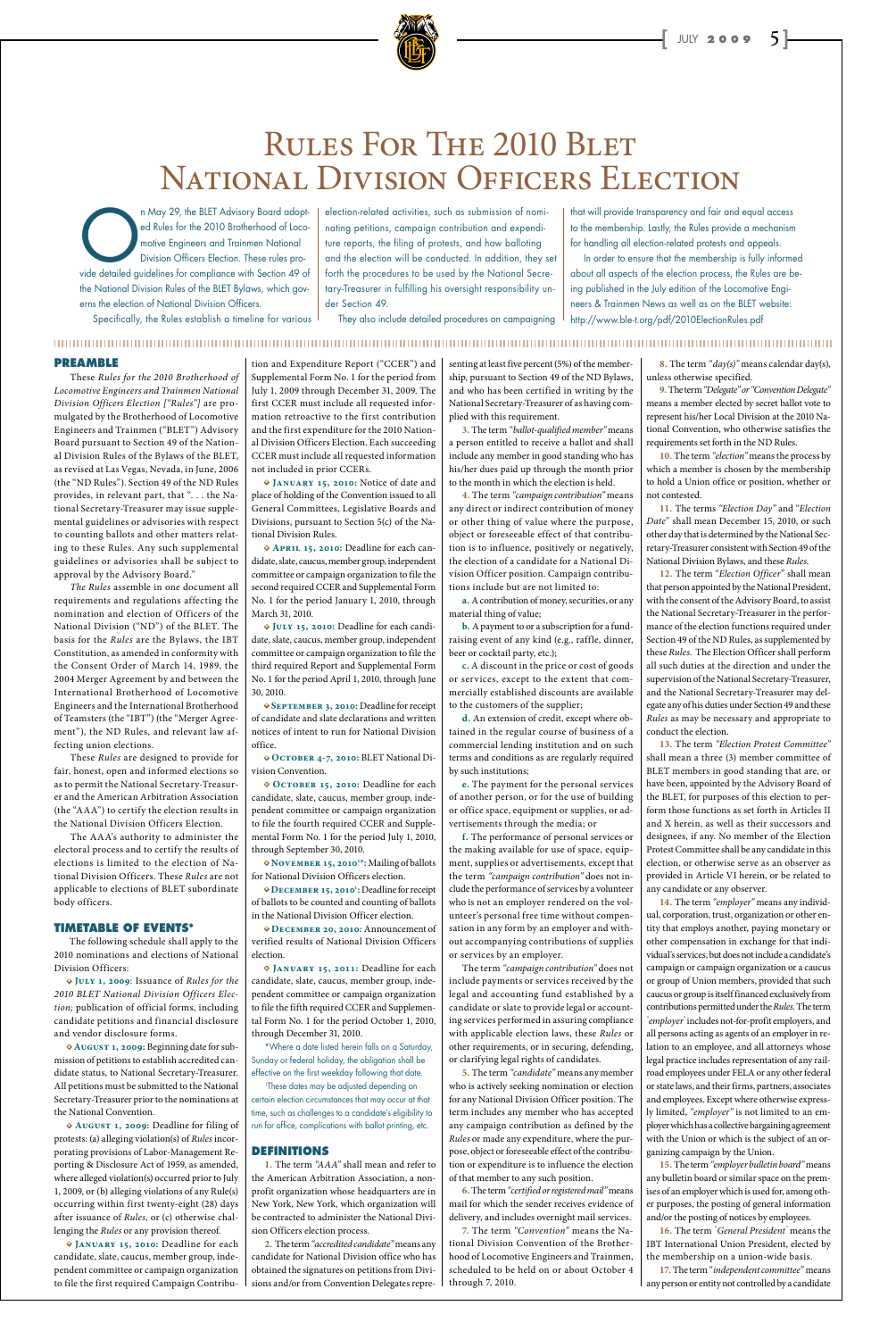or slate who/which has accepted any campaign contribution, as defined by these *Rules*, or who/ which has made any expenditure, where the purpose, object or foreseeable effect of the contribution or expenditure is to influence the election of National Division Officer candidate(s).

**18.** The term " *interested employer"* means any employer which is a party, or member of an association which is a party, to a collective bargaining agreement with the Union and any employer which is, or since January 1, 2006 has been, the subject of an organizing campaign by the Union.

**19.** The term *"National Division Officer"*  means either the National President, the First Vice President, the National Secretary-Treasurer, and any one of the Vice Presidents of the National Division as those offices are defined and described in Sections 2(a), 7, 8, 9, and 10 of the National Division Bylaws, and those alternate ND offices described in Section 1(b) of the ND Rules.

**20**. The term *"National Division Officers Election"* means the secret ballot vote of the membership to be held for the purpose of electing the National President, First Vice President, National Secretary-Treasurer, and the Vice Presidents of the National Division, and the alternate ND offices described in Section 1(b) of the ND Rules.

**21.** The term *"labor organization"* means any organization recognized or certified as a collective bargaining representative of employees with respect to wages, hours and/or working conditions or any organization seeking to be so recognized or certified. The term includes, but is not limited to, the Union, its subordinate bodies, organizations representing governmental and agricultural employees, all parent and subordinate bodies of a labor organization, all national, state or central bodies with which any labor organization is affiliated,

**22.** The term *"mail ballot"* means a ballot mailed to each ballot-qualified member (Definition No. 3).

**23.** The term *"member"* means any person who has fulfilled the requirements of membership in any Local Division and who has neither voluntarily withdrawn from membership nor been expelled or suspended from membership after appropriate proceedings consistent with lawful provisions of the IBT Constitution and the National Division Rules and any Local Division Rules.

**24.** The term *"member in good standing"*  means a member who has paid his/her dues through the month prior to the month in question.

**25.** The term "*member*" or "*membership*" as used in Section 49 of the ND Rules and these Rules shall mean those "ballot qualified members" as defined in these *Rules*.

**26.** The term "*nominated candidate*" shall mean that accredited candidate who is nominated for ND office pursuant to Section 49 of the ND Rules and these *Rules*.

**27.** The term "*petition*" means that petition issued and authorized by the National Secretary-Treasurer for the accumulation of signatures by any candidate or slate of candidates who intend to run for election to any ND office or offices, which signatures shall be either that of the President of a Local Division following proper action at a division meeting, or that of the Delegate, naming the candidate or slate of candidates listed therein.

### 2. ELIGIBILITY FOR ACCREDITED<br>
CANDIDATE STATUS & RECEIPT of Petitions

**28.** The term *"slate"* means any grouping of two or more candidates by mutual consent.

**29.** The term *"subordinate body"* means any organization affiliated with the National Division of the BLET, and includes General Committees of Adjustment, State Legislative Boards, and Local Divisions, as well as any other subordinate body of the IBT and any affiliate thereof.

**30.** The term *"Union"* means the National Division, all Local Divisions and all other subordinate bodies of the National Division, and all affiliates of the IBT, unless explicit distinction is made.

**31.** The term *"Union bulletin board"* means any bulletin board to which the National Division, General Committee of Adjustment, or Local Division has access for the purpose of posting information concerning the business and/or activities of the Union and includes bulletin boards at the office of the Union as well as bulletin boards located on employer premises.

#### **ARTICLE I**

#### Role And Authority of National Secretary-Treasurer

Pursuant to Section 49 of the ND Bylaws and the Advisory Board's resolution of May 29 2009, the National Secretary-Treasurer has the authority to supervise the election of National Division officers. The authority of the National Secretary-Treasurer shall include the authority to supervise all phases of the National Division officer election in accordance with the BLET Bylaws, the IBT Constitution, and applicable federal law. The National Secretary-Treasurer, together with the AAA, is authorized and obligated to certify election results.

 The National Secretary-Treasurer has the authority to enforce these *Rules* subject to appeal to the Advisory Board*.* The National Secretary-Treasurer has the authority to take all necessary actions, consistent with these *Rules,* to ensure a fair, honest, open and informed election. The National Secretary-Treasurer may delegate any of his duties and functions to an Election Officer, as described in these *Rules,* as may be necessary and appropriate to conduct and conclude the election process. The Election Officer, if one is used, shall at all times perform his or her functions under the direction and supervision of the National Secretary-Treasurer.

 The National Secretary-Treasurer, and his designees and representatives, including the Election Officer, if any, shall at all times discharge their duties and responsibilities faithfully and impartially.

#### **ARTICLE II**

### Nomination And Election of National Division Officers

1. Nomination of Candidates for<br>
NATIONAL DIVISION OFFICE

#### **7** METHOD OF VOTING<br>NAND DATE OF NATION and Date of National Division Officers Election

Candidates for National Division office shall be nominated by Delegates at the National Division Convention proceedings. Each BLET member who desires to be nominated for National Division office shall declare his or her intentions in writing to the National Secretary-Treasurer at least thirty (30) days prior to the commencement of the 2010 National Division Convention, which is October 4, 2010; therefore the deadline for a member declaring his intentions to run for office shall be September 3, 2010.

A candidate may only declare his/her candidacy for one National Division office.

 Any active member in good standing who desires to be nominated for office must obtain petitions from Local Divisions and/or from Convention Delegates representing five (5) percent of the membership, and file the petitions with the National Secretary-Treasurer prior to the nominations. The form of the petition used for this purpose will be only those issued by the National Secretary-Treasurer, consistent with Section 49 of the ND Bylaws. Petitions from Local Divisions shall be signed by the President of the Local Division based on membership approval as a result of proper action at a Local Division meeting.

The signing of petitions for opposing candidates shall not invalidate the signature on any of the petitions signed.

## 3. VERIFICATION OF PETITIONS BY<br>NATIONAL SECRETARY-TREASURER

The National Secretary-Treasurer shall take whatever action is necessary to verify the validity and accuracy of petitions and insure that the

### 6. Appeals of Eligibility<br>Rulings to Run for National<br>Runness Origin DIVISION OFFICE

petitions represent at least five percent (5%) of the membership. The National Secretary-Treasurer shall advise in writing the results of any petitions received, and the eligibility of any announced candidate or slate who submitted petitions, and further report to the Convention Delegates the status of any petitions received, and the eligibility of any announced candidate or slate who submitted petitions.

In performing the above functions, the National Secretary-Treasurer shall:

**(a)** Check petitions and void any signature or group of signatures where:

**(i)** the signatory or circulator failed to sign and print his/her full name or to state his/her Local Division number;

**(ii)** there are multiple signatures by the same signatory;

**(iii)** there are forged signatures; or

**(iv)** the circulator failed to list the name of the candidate or slate, Local Division number and office sought at the top of each form and to certify the accuracy and validity of the petition's contents at the bottom of each form.

**(b)** Take whatever other action is necessary to verify the accuracy or validity of petition signatures and information.

If the National Secretary-Treasurer finds a candidate or slate has submitted the requisite number of valid signatures on valid petitions, the National Secretary-Treasurer shall certify in writing the candidate as an accredited candidate. No candidate shall be certified as an accredited candidate or slate, unless and until his/her petitions have been checked and verified by the National Secretary-Treasurer.

Each candidate for National Division office shall have the right to inspect, but not copy, any other candidate's petitions at the National Division headquarters, by appointment made with the National Secretary-Treasurer or his designee.

## 4.Order of Nominations; Nomi-nator and Seconder Speeches

The order in which candidates shall be nominated at the Convention shall be as follows: National President, First Vice President, National Secretary-Treasurer, Vice President and National Legislative Representative, Vice President No. 1, Vice President No. 2, Vice President No. 3, Vice President No. 4, Vice President No. 5, Vice President No. 6, Vice President No. 7; and Alternate ND offices in descending order consistent with the above order, as provided in Section 1(b) of the ND Rules. Each nominator and seconder shall be permitted no more than two (2) minutes to announce his or her nominated candidate and to provide any comments regarding the candidate he or she seeks to nominate.

### 5. VERIFICATION OF<br>5. NOMINATION RESULTS

The National Secretary-Treasurer shall immediately verify in writing the nomination results after nominations have been held at the National Division Convention. Verification of the nomination of at least one (1) candidate for each and every National Division office shall be completed prior to the adjournment of the Convention. Should only one (1) nomination be made for any office, the presiding officer will cast a ballot to elect the candidate by acclamation, pursuant to Section 6(b) of the ND Rules.

Any appeal of the National Secretary-Treasurer's ruling on a member's eligibility to run for National Division office shall proceed under the requirements set forth in Article 6.9 of the Merger Agreement, and Article XXII, Section 5(a) of the IBT International Constitution. Article XXII, Section 5(a) states, in relevant part:

"Any member who desires to challenge a ruling on eligibility to run for office shall appeal, in writing, within forty-eight (48) hours after receipt of the ruling to the General President or his designee, who shall decide an appeal within seven (7) days after receipt of the protest. The decision of the General President shall be appealable to the General Executive Board pursuant to the provisions of Article VI, Section 2 of the International Constitution."

Following completion of the nominations process at the National Convention, as provided in the National Division Rules and these *Rules*, the National Division Officers election shall be conducted by mail balloting by AAA, and under the supervision of the National Secretary-Treasurer. Ballots shall be mailed on or about November 15, 2010 and counted on or about December 15, 2010 (the "Election Date"), or on other particular dates to be specified by the National Secretary-Treasurer and communicated in writing to all accredited candidates and other interested parties. In no event shall the deadline for receipt of ballots to be counted be less than twenty-eight (28) days from the date of mailing of ballots.

## 8. Notice of National Division<br>
S. Officers Election

The Notice of Election shall be prepared by the National Secretary-Treasurer. A ballot shall be enclosed with the Notice of Election. The Notice shall state the date by which ballots must be received in order to be counted, the National Division offices subject to the election, and the number of candidates to be elected to each office. The Notice shall provide a clear and complete explanation of the requirements and procedures for voting. The Notice shall also state the requirements for eligibility to vote, including the date by which dues arrearages and/or initiation fees must be paid to the Local Division in order for members to be eligible to vote. The Notice shall specify the method for members who do not receive a ballot to obtain a ballot or a duplicate ballot.

The Notice of Election will contain the following statements concerning potential sanctions:

"No person or entity shall limit or interfere with the right of each BLET ballot qualified member to independently determine how to cast his/ her vote and to cast and mail the ballot himself/ herself. The BLET shall not hesitate to impose the most severe sanctions for violation of the prohibition against solicitation of a ballot-qualified member's ballot by any other Union member, officer, steward or other person, including, but not limited to, recommending appropriate disciplinary proceedings against members involved, and, when appropriate, disqualifying the candidate on whose behalf ballots were solicited."

The Notice of Election shall be mailed to the appropriate ballot qualified members at their respective addresses contained in the National Division's database, posted on the BLET official website and published in the November, 2009 issue of the ND Newsletter. These mailings shall be done by first class mail. The notice shall also be included in the mail ballot package mailed by the AAA to each ballot qualified member at his/her last known address. The Notice shall also be posted by the National Division on its official website, and distributed to all subordinate bodies, including Local Divisions on or before thirty (30) days prior to the deadline for receipt of ballots to be counted, with instructions to post on their bulletin boards, and shall remain posted through such deadline. The Notice shall inform BLET members who have recently had a change in address of the method for reporting the change in time to receive a ballot at his/her new address.

The National Secretary-Treasurer may provide, or require any subordinate body to provide, such further or additional notice of election as may be deemed appropriate to fully inform all Union members of the election.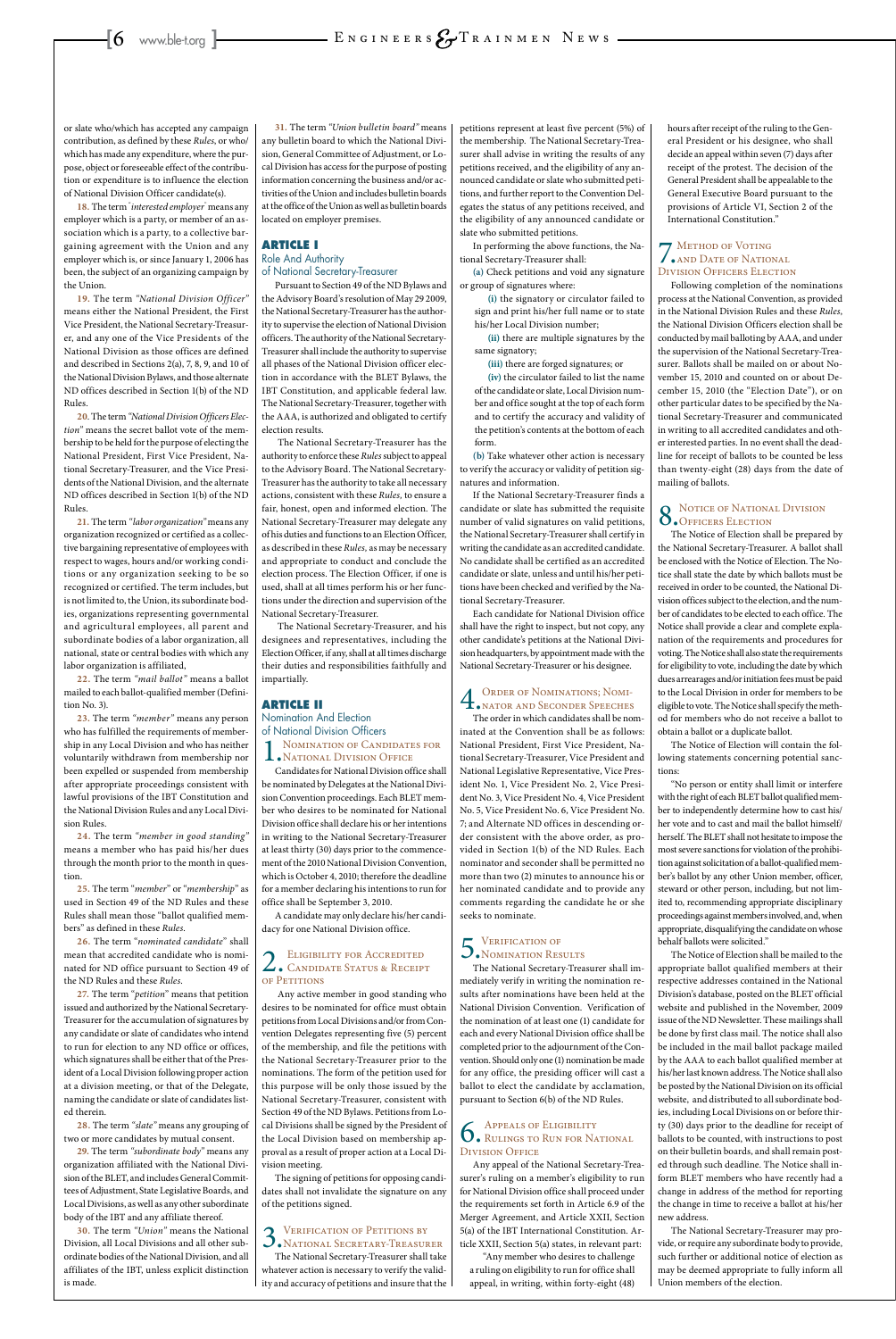### 9. Printing and Handling of Ballots

The National Secretary-Treasurer shall have the authority to designate a standard type of mechanical ballot counting device and to print ballots for the election of National Division Officers which can be counted using this device.

All ballots shall be identified as the "Official Ballot for Election of National Division Officers" and shall be printed in a legible manner, with headings printed in bold face. Ballots and return ballot envelopes shall contain encodings or other markings to prevent forged or otherwise fraudulent ballots from being used, voted or counted.

Ballots shall state the offices open for election and the number of candidates to be elected for each office, and shall instruct the voter to vote for no more than that number of candidates.

 Candidates shall be identified on the ballot only by name. Where a similarity in names may cause confusion, appropriate additional identification shall be added.

 Full slates shall appear on the ballot first, and partial slates shall appear second, and then individual candidates. Full and partial slates shall appear on the ballot in descending alphabetical order, based on the declared name of the slate. The placement of candidate names on the ballot shall be alphabetical, in descending order, for each office to be elected.

The ballots shall be printed under the direct supervision and control of the National Secretary-Treasurer and the AAA at one site in the United States.

The person or entity printing the ballots shall certify the number printed. The AAA shall maintain custody of the ballots prior to the election. Ballot security shall be maintained throughout the election process.

### 10. MAILING OF BALLOTS<br>The National Secretar

12. RECEIPT OF BALLOTS<br>The AAA shall rent a post office box for the return of the ballots, and shall also rent a post office box for receipt of mail ballot packages returned by postal authorities as undeliver-

### 15. OBSERVERS

The National Secretary-Treasurer shall supervise the AAA handling of all aspects of the assembly and mailing of the mail ballot package. The mail ballot package shall be mailed from a single location in the United States to all ballot-qualified members. Each mail ballot package shall contain the Notice of Election, a ballot, a secret ballot envelope, a self-addressed and stamped return envelope pre-labeled by the AAA with the ballot qualified member's name and address and other data sufficient to identify and distinguish the ballot qualified member, and instructions regarding the procedure for mail ballot voting.

Observers shall be permitted to inspect the list of ballot qualified members to whom ballots are being sent. Should any observer claim that a member eligible to receive a ballot has been omitted from the list, such person shall be sent a ballot. If such ballot is cast, it shall be treated as a challenged ballot.

A ballot package shall be mailed to each active member at his/her address contained in the National Division's database within thirty (30) days of the close of the Convention, or as soon

14. BALLOT COUNTING<br>All ballots shall be counted under the direct supervision and control of the AAA. All challenged ballots shall be segregated. Challenges without merit shall not be entertained by the Election Protest Committee. The Election Protest Committee shall have the authority to declare meritless any challenge not supported by documentary evidence. Where more than one (1) mail ballot is received from a ballot-qualified member, the ballot with the latest postmark shall be counted and the other(s) voided. Where it is not possible to determine the latest postmark, such ballot shall be voided.

as practicable thereafter.

### CASTING OF VOTES

Once mail ballot materials are received, the ballot-qualified member shall cast his/her vote(s), place the ballot in the secret ballot envelope (without making any mark on that envelope), place the secret ballot envelope in the stamped return envelope, and then place the return envelope in the mail. If the pre-affixed label on the return envelope is missing, the ballot qualified member should write his/her name, address, and Local Division Number in the upper left-hand corner of the return envelope.

Any ballot cast without proper identification on the return envelope or received after the deadline for receipt of ballots shall be void.

> 16. RETENTION OF BALLOTS<br>All ballots, including those that are challenged, voided, spoiled or unused, all ballot

able and shall make all reasonable efforts to verify and correct addresses and re-mail the ballot packages. At the request of AAA, the National Secretary-Treasurer will review all incorrect addresses and shall make all reasonable efforts to verify and correct addresses and notify the AAA accordingly.

Any ballot-qualified member not receiving a ballot should contact the AAA immediately if he/she wishes to receive a ballot. Any ballotqualified member who spoils or loses a ballot should contact the AAA immediately if he/she wishes to obtain a replacement ballot. The AAA shall immediately send such person a mail ballot package, regardless of any question(s) concerning the individual's eligibility to vote. Any such ballot cast shall be treated as a challenged ballot.

All ballots, in order to be considered for counting in the election, must be received by AAA by 10:00 a.m. on Election Day.

### 13. VERIFICATION OF

Prior to commencement of the ballot count, and under the direct supervision and control of the AAA, the eligibility to vote of each person casting a ballot shall be verified. Challenges to any ruling on eligibility shall be made in writing by the candidate or observer, and shall be determined by the Election Protest Committee as provided below.

#### **ARTICLE IV** Eligibility Requirements For National Division Office **ELIGIBILITY TO RUN**

No sticker, write-in or proxy votes shall be permitted.

All unchallenged ballots shall be counted first. If the challenged ballots may not affect the outcome of the election for any office, such ballots shall not be counted. If the challenged ballots may affect the outcome of an election for any office, challenges shall be resolved in the following manner. All challenged ballots shall be divided into groups as determined by the Election Protest Committee in a manner such that the secrecy of ballots shall not be undermined. Challenges to ballots so divided shall be resolved by groups in succession. Challenged ballots from each group resolved in favor of eligibility shall be counted until such time as the challenged ballots remaining no longer may affect the outcome of the election for any office. When the remaining groups of challenged ballots may no longer affect the outcome of an election for any office, the count pertaining to that office shall cease and remaining challenges shall not be resolved. After the count is completed, the AAA and National Secretary-Treasurer shall determine the total votes cast for each candidate and announce such election results. Prior to the National Division Officers Election, the National Secretary-Treasurer may issue supplemental guidelines or advisories with respect to other matters relating to these *Rules*, subject to approval of the Advisory Board*.*

**4.** REVIEW OF ELIGIBILITY<br>
It is strongly recommended that each<br>  $\frac{1}{2}$ candidate for any National Division Officer position request that the National Secretary-Treasurer verify his/her eligibility for the position in question sufficiently in advance of nomination so as to permit verification prior to the date of nomination. Such request shall be made to the National Secretary-Treasurer in writing, and the National Secretary-Treasurer shall issue a report on eligibility, in writing, within ten (10) days of such request.

#### Campaigning and Access USE OF MEMBERSHIP LISTS

Each candidate for National Division Office may observe the process for election of National Division Officers in accordance with Section 49 of the Bylaws, and Articles VII and IX of these *Rules.*

envelopes and copies of all tally sheets, and voter/membership rosters shall be preserved for one (1) year after the count.

### **17.** Prohibition on **Interference with Voting**

No person or entity shall limit or interfere with the right of any BLET ballot-qualified member to vote, including, but not necessarily limited to, the right to determine independently how to cast his/her vote, the right to mark his/her vote in secret and the right to mail the ballot himself/herself. No person or entity may encourage or require a BLET member to mark his/her ballot in the presence of another person or to give his/her ballot to any person or entity for marking or mailing.

Any violation of this rule may result in disqualification of a candidate who benefits from the violation.

The instructions for balloting included in ballot packages shall contain these prohibitions and shall urge members to vote and return their ballots promptly.

#### **ARTICLE III**

Eligibility To Vote In National Division Officers Election RULES FOR DETERMINING Voter Eligibility

To be eligible to vote in the election for National Division Officers, a member must have his/her dues paid up through the month prior to the month in which the election is held. No member whose dues have been withheld by his/ her employer for payment to the Local Division pursuant to his/her voluntary authorization provided for in a collective bargaining agreement shall be declared ineligible to vote by reason of a delay or default in the payment of dues by the employer to the Local Division. Persons eligible to vote under this rule shall include, but not necessarily be limited to, the following:

**(a)** Each person who is otherwise a member in good standing and whose dues are paid through the month prior to the month in which ballots are counted; and

Under and in accordance with Article X, Section 5(c), of the IBT Constitution, each member otherwise in good standing whose dues record does not reflect that his/her dues have been paid through the month prior to the month in which ballots are counted, who pays his/her dues by check-off, and whose employer has remitted dues for him/her in the last remittance made by such employer, provided that such remittance was received within ninety (90) days of the date on which the ballots are counted.

## 2. VERIFICATION OF<br>
WOTER ELIGIBILITY

The National Secretary-Treasurer will supervise and direct the preparation of Election Control Rosters for all ballot counts and deliver them to the appropriate AAA representative. Prior to the commencement of any count of ballots, the eligibility to vote of each member who cast a ballot shall be verified. An Election Control Roster notation that a member's ballot should be challenged is binding until resolved by the Election Protest Committee. The National Secretary-Treasurer, any member of the Election Protest Committee, any AAA representative engaged in the election counting process, or any candidate or observer present may challenge the eligibility of any member to vote. The ballot of the member whose eligibility to vote is challenged shall be so marked by noting on the outside of the return ballot envelope the reason(s) for the challenge. The Election Protest Committee shall resolve all outcome determinative challenges.

To be eligible to run for any National Division Officer position, a member must: **(i)** Be in continuous good standing, with dues paid for a period of twenty-four (24) consecutive months prior to the month of nomination for said position with no interruptions in active membership due to suspensions, expulsions, withdrawals, transfers or failure to pay fines or assessments;

**(ii)** Be employed in an operating craft on surface, subway, elevated lines, in steel plants or other industries, or holding seniority in such service, for a period of twenty-four (24) consecutive months prior to the month of nomination; and

**(iii)** Be eligible to hold office if elected.

### 2. Modifications of<br>Eligibility Requirements

The requirements of Section 1 may be met in the following manner:

**(a)** The continuous good standing requirement may be met by compliance with the withdrawal or transfer card provisions of the International Constitution and the ND Bylaws, or Local Division Rules.

**(b)** The requirements of Section 1(a)(1) and 1(a)(2) above may be excused or modified in the case of any officer, employee or member on leave of absence granted with the approval of the National Division or General Committee of Adjustment on a nondiscriminatory basis.

**(c)** Compliance with the requirements of Section 29(h) of the National Division Rules.

**(d)** All officers and full-time employees of the National Division and of any affiliate (excepting licensed professional personnel employed as such) who are members in good standing of the BLET shall be considered as meeting the requirement of working at the craft within the jurisdiction for the purpose of retaining active membership and of being ruled eligible for election to office.

### 3. MEETING ATTENDANCE

Neither the National Division nor the Local Division may enforce any meeting attendance requirement as a condition for establishing one's eligibility to run for any National Division Officer position.

#### **ARTICLE V**

Each candidate has the right, once with-

in thirty (30) days prior to the casting of ballots in any election in which he/she is a candidate, to inspect a list containing the last known names and addresses of all members of the Union who are to participate in such election. The right of inspection does not include the right to copy the list but does include the right to compare it with a personal list of members. However, if the Union permits any candidate to copy the list, all candidates must be notified of this and provided the same opportunity. The Union shall not, in any way, discriminate in favor of or against any candidate with respect to access or use of the membership list.

2.Membership Meetings **(a)** The following rules shall govern candidate access to membership meetings:

**(i)** No candidate may be denied access to any meeting of the General Committee of Adjustment or State Legislative Board to which he or she is a Delegate, or to a Local Division meeting to which he/she belongs as a member, or to a regional meeting associa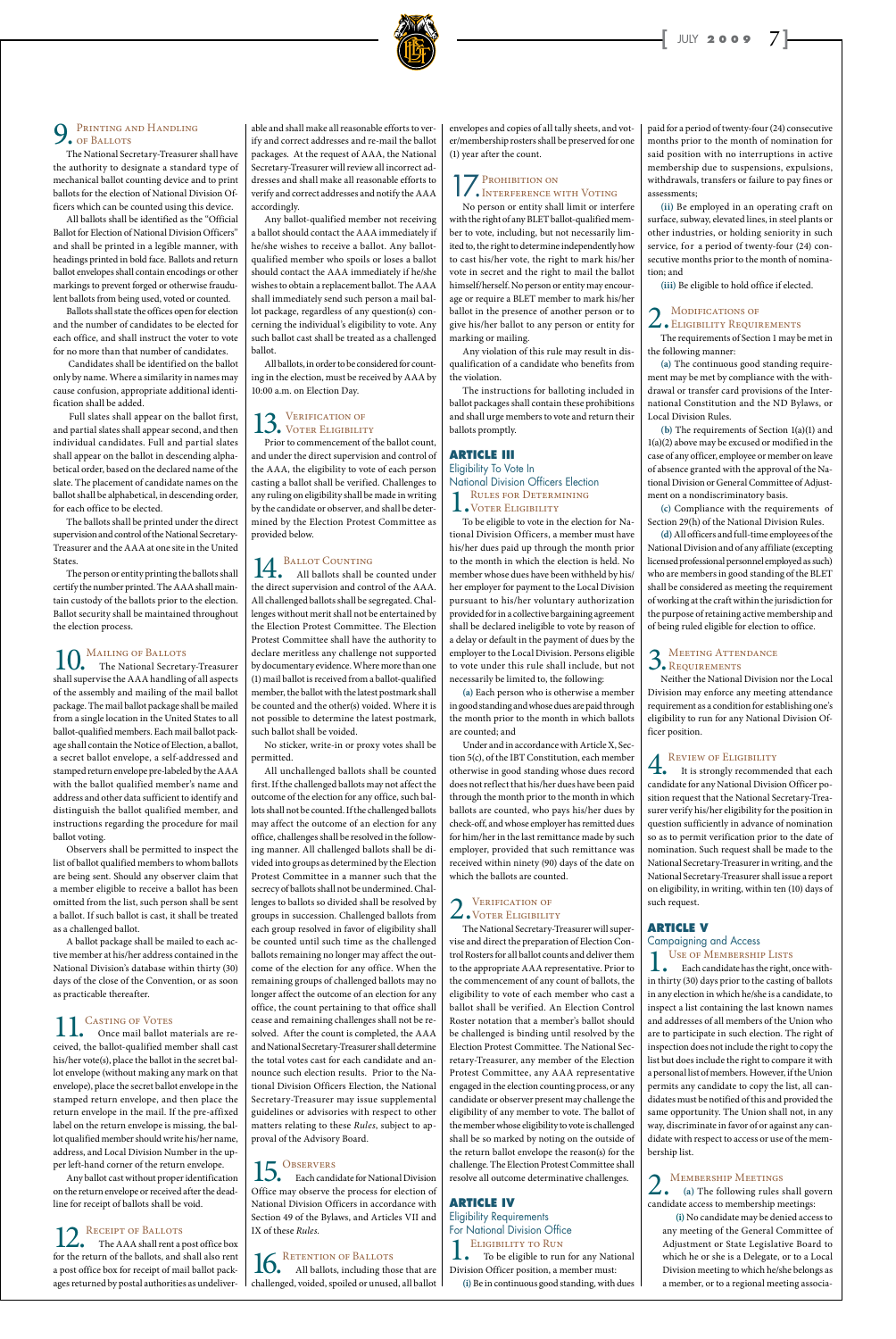tion; however, the General Committee of Adjustment, State Legislative Board, Local Division, or regional meeting association need not grant such candidate the opportunity to address the meeting for the purpose of campaigning unless a similar opportunity is granted to another candidate.

**(ii)** Those candidates who are not Delegates of the General Committee of Adjustment, or State Legislative Board, or who are not members of the Local Division need not be granted access to any meetings of the General Committee of Adjustment, State Legislative Board, Local Division, or regional meeting association, unless another non-Delegate or non-member candidate is granted such access. If any candidate, whether a member or not, is permitted to address the General Committee of Adjustment, State Legislative Board, Local Division, or regional meeting association meeting for the purpose of campaigning, any nonmember candidate or a credentialed representative of such candidate must be granted equal access and must be permitted to hear the other candidate(s) speak. However, said candidate may be denied access to the meeting during all other times, except where another nonmember candidate is permitted to remain.

**(iii)** A General Committee of Adjustment, State Legislative Board, Local Division, or regional meeting association need not allot time for campaigning during any of its meetings. However, if campaigning during such meetings is permitted, the General Committee of Adjustment, State Legislative Board, Local Division, or regional meeting association shall notify all candidates for the positions for which such campaigning will be permitted of the opportunity to speak at least five (5) days prior to the meeting and shall divide the time equally between those candidates (or candidates' credentialed representatives) who request an opportunity to speak. The order of appearance shall be determined by lot.

**(iv)** A General Committee of Adjustment, State Legislative Board, Local Division, or regional meeting association shall not discriminate or permit discrimination in favor of or against any candidate in conjunction with its meetings or otherwise. This requirement shall apply not only to formal presentations by or on behalf of candidates but also to informal campaign activities, such as, for example, comments on candidates during meetings, literature distribution at meetings, literature distribution tables, etc.

**(b)** Each candidate for National Division office has the right to request from the General Committee of Adjustment, State Legislative Board, or Local Division a list of the dates, times and places of its regularly scheduled general or special membership meeting(s), excepting meetings for limited purposes such as voting on contracts or strikes, handling of grievances, etc. Such request shall be made in writing to the General Committee of Adjustment, State Legislative Board, or Local Division Secretary-Treasurer or principal officer and shall be honored within five (5) days.

**(a)** The following rules shall govern the publication and distribution of candidate literature:

**(i)** Each candidate shall be permitted a reasonable opportunity, equal to that of any other candidate, to have his/her literature distributed by the Union, at the candidate's expense. This means: (a) each candidate is entitled to a reasonable number of mailings, whether or not any other candidate makes such request(s); (b) when the Union authorizes distribution of campaign literature on behalf of any candidate, similar distribution under the same conditions and costs shall be made for any other candidate, if requested; and (c) the Union need not distribute any candidate's campaign literature if that can-

**4.** UNION-FINANCED PUBLICATIONS<br>(a) No publication or communication **(a)** No publication or communication financed, directly or indirectly, by the Union or any affiliate may be used to support or attack any candidate or the candidacy of any person. **(b)** Pursuant to Article X of these *Rules,* any complaint regarding the use of a Union financed newspaper or other publication or communication shall be directed to the Election Protest Committee, in writing, with a copy of the publication enclosed, within two (2) business days after the publication is received by the complaining party.

didate is not able and willing to pay for the reasonable costs of such distribution.

**(ii)** The Union shall not be required to distribute literature for a candidate or slate to only a portion or segment of the membership.

**(iii)** The Union shall honor reasonable requests for distribution of literature by any lawful class or type of mail or postage, including, to the extent permitted by postal regulations, utilization of any nonprofit organization bulk-rate permit of the National Division or any other subordinate body of the Union. All literature distributed through use of the nonprofit organization bulk-rate permit shall clearly state that it is campaign literature, the contents of which are not endorsed by the Union.

**(b)** Any request for distribution of literature shall be made by the candidate to the National Secretary-Treasurer in writing. The request shall specify the class or type of mail or postage desired. The request shall be accompanied by at least one (1) copy of the literature (if the candidate wishes it to be duplicated by the Union) or by a number of copies sufficient for distribution (if the candidate duplicates the literature him/ herself), or by a number of sealed envelopes, containing the literature, sufficient for distribution (if the candidate duplicates the literature and stuffs the envelopes him/herself).

Each candidate shall pay, on a reasonable basis, for the actual cost of distribution, including stationery, duplication, time required to do the work and postage for mailing. The National Secretary-Treasurer may formulate supplemental rules for the processing of all requests for distribution of literature that will minimize any interference with day-to-day operations of the Union.

#### **ARTICLE VI Slates**

#### **FORMATION**

In complying with requests to mail literature, the Union shall use the current names and addresses that are on file for all relevant members in good standing. Mailing labels shall be prepared through the least expensive system available to the Union.

The Union shall exercise all reasonable efforts to ensure that each candidate's campaign literature is processed and distributed in a complete and prompt manner.

The Union may not censor, regulate, alter or inspect the contents of any candidate's campaign literature. The Union may not refuse to process or distribute any candidate's literature on the basis of its contents.

The Union shall adopt procedures for complying with candidate requests for distribution of literature and shall specifically advise all candidates of those procedures. The Union shall arrange for a mailing service to process and distribute candidate literature, and for such mailing service to receive the literature directly from the candidate. The mailing service shall not discriminate for or against any candidate, however, to the extent practicable all requests will be handled on a "first-come-first-served" basis.

**(c)** In addition to the above provisions, the use and content of Union-financed publications and communications is specifically regulated by this Article.

5.Subordinate Body Publications No subordinate body need reserve any space in any of its newspapers or publications for the purpose of campaigning, except:

If any candidate is permitted to have his/her campaign material published, all other candidates must be so advised in writing and provided the same opportunity on an equal basis; or

If the subordinate body has, within the year prior to the date of issuance of these *Rules,* accepted paid advertising, any candidate shall be permitted the opportunity to have his/her paid political advertisement(s) placed in the publication at the same cost and under the same guidelines available to other advertisers; this right must be granted to all candidates on a non-discriminatory basis. Paid political advertising which is included in such a subordinate body publication shall be clearly identified as such.

## **6.** INTERNET CAMPAIGNING<br>Pursuant to the authority of the Na-

tional Secretary-Treasurer to distribute materials about the election, each accredited candidate or slate has the right to have reasonable campaign literature accessible on the BLET website through a prominent link that reads "2010 Election Campaign Literature." Any individual candidate or slate that maintains his or her, or its own website at his or her or its own expense containing campaign materials has the right to have a link from the BLET website. The National Secretary-Treasurer shall have the authority to limit any link of any candidate's or slate's campaign literature that is accessible on the BLET website homepage, consistent with these *Rules,* to ensure a fair, honest, open and informed election.

### 7.Freedom to Exercise Political Rights

**(a)** All Union members retain the right to participate in campaign activities, including the right to run for office, to support or oppose any candidate, to aid or campaign for any candidate, and to make personal campaign contributions. This includes, but is not limited to, the right to distribute campaign literature (and otherwise to solicit support for a member's candidacy) outside a meeting hall before, during and after a Union meeting, regardless of Union policy, rule or practice.

No candidate or member may campaign during normal business hours, or during his/her working hours, if different. Campaigning incidental to work is not, however, a violation of this section. Further, campaigning during paid vacation, paid lunch hours or breaks, or similar paid time off is also not a violation of this section.

**(b)** All Union officers and employees, if members, retain the right to participate in campaign activities, including the right to run for office, to support or oppose any candidate or slate openly, to aid or campaign for any candidate or slate, and to make personal campaign contributions. However, such campaigning must not involve the expenditure of Union funds. An endorsement of a candidate or slate may be made by a Union officer or employee, but solely in his/ her individual capacity. The Union or a Local Division as such or the Advisory Board or an Executive Board of a General Committee of Adjustment as such may not endorse or otherwise advance a candidacy, even if all members agree on the endorsement or candidacy. **(c)** Union funds, facilities, equipment, stationery, personnel, etc., may not be used to assist in campaigning unless the Union is reimbursed at fair market value for such assistance, and unless all candidates are provided equal access to such assistance and are notified in advance, in writing, of the availability of such assistance. Union officers and employees provided with Union-owned or leased cars, if otherwise afforded the right to utilize those cars for personal activities, may use the cars for campaign activities, provided no costs, or expenses incurred as a consequence of such use are paid out of Union funds or other prohibited sources.

**(a)** Each candidate shall have the right in conformity with this Article to seek nomina-

### 2. PROCESSING AND DISTRIBUTION<br>
OF CANDIDATE LITERATURE

tion, be nominated, campaign and appear on the ballot for any National Division Officer position as a member of a slate of candidates, regardless whether the slate is full or partial. No candidate shall be compelled to run as a member of a slate, nor shall any candidate be permitted to run on more than one slate.

**(b)** To form a slate, there shall be mutual consent between and among all candidates running on the slate. Such mutual consent shall be evidenced by the signing of a declaration by all members of the slate, giving the position being sought by each candidate seeks and the name of the slate to be formed. Slate declaration forms for the nominations and election shall be submitted to the National Secretary-Treasurer. Amended declarations may be submitted adding additional candidates, provided that the deadlines specified in Subsection (c) below are met.

**(c)** Slate declarations shall be filed at the earliest possible date but in no event later than September 3, 2010. The slate declaration shall include the designation of a treasurer for the slate. The slate treasurer must be a member or retiree of the Union, but need not be a candidate.

2.Limitations **(a)** Once a candidate declares his/her intent to run as a member of a slate, he/she may not retract such declaration unless all members of the slate agree.

**(b)** The number of slate members shall not exceed the number of positions open for election.

#### **ARTICLE VII**

**Observers GENERAL RULES** 

**(a)** Each candidate or slate appearing on the ballot shall have the right, at his/her/ its expense, to have at least one (1) observer present at each and every phase of the election process. Such observer shall be a candidate or a member in good standing of the BLET, or a retired BLET member. For the purpose of observing the printing of ballots,

preparation of ballot packages and/or mailing of ballots from a centralized location, a candidate or slate appearing on the ballot may authorize in writing any member of the BLET in good standing or a retired BLET member to serve as his/her/its observer.

**(b)** The National Secretary-Treasurer may limit the number of observers otherwise permitted for each candidate where security, space limitations or other considerations so require. All candidates shall be treated without discrimination.

**(c)** The National Secretary-Treasurer shall provide reasonable notice to all candidates and slates of the dates, times and places of all events or activities which candidates may have the right to observe.

**(d)** Time spent observing shall be considered as time spent on Union business. Therefore, upon written request of any observer, the appropriate Union officer shall so certify to such observer's employer. No observer shall use this privilege for the purpose of campaigning.

### 3. CANDIDATE LITERATURE

Observers shall be permitted to observe the processing and distribution of campaign literature for his/her candidate. This shall include the opportunity to observe the duplication of the literature, the stuffing of the envelopes, the placement of the mailing labels or the members' names and addresses, and the postage on the envelopes. Should an observer claim that a member's address is incorrect or that a member eligible to receive a ballot has been omitted from the mailing, such address shall be corrected and/or the member included in the mailing. Observers shall be permitted to accompany and observe any delivery of the literature to a mailing service and/or the delivery of the literature to the post office.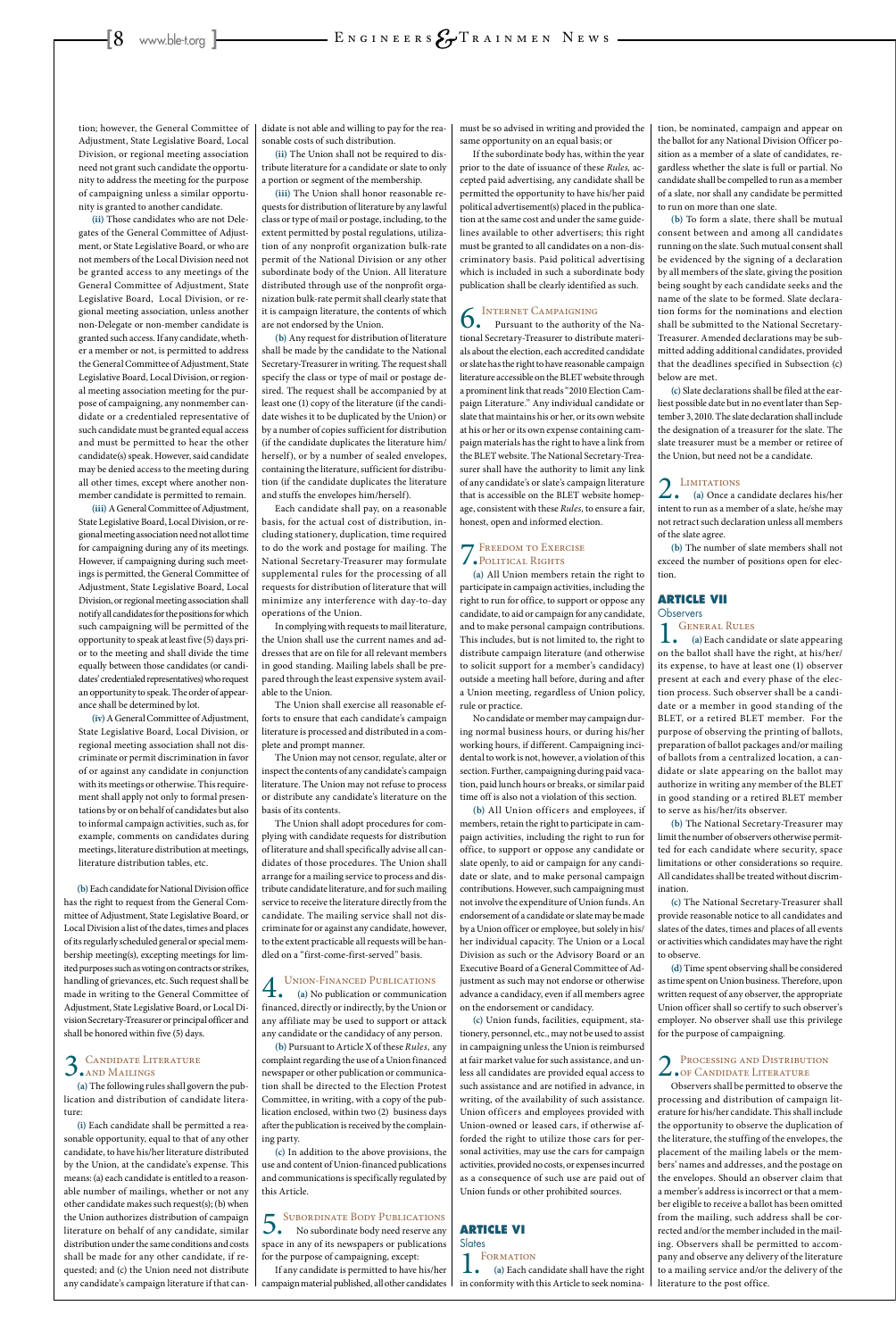### 3. PRINTING AND PRE-ELECTION<br>
MANDLING OF BALLOTS

Observers shall be permitted to inspect the ballot prototype prior to printing and the printer's certification of the number of ballots printed.

### **4.** MAIL BALLOTS<br>Observers shall

Observers shall be permitted to observe the entire mailing process. Observers shall be permitted to accompany the ballots to the post office and to observe their mailing.

5. Observation OF ELECTION COUNT the election count. Observers shall be permitted to be present at the vote counting location. Observers may challenge the eligibility of any voter to vote.

Observers shall be permitted to be present at the time(s) when those ballots returned as undelivered are picked up from the prescribed post office box and when the envelopes containing those ballots are inspected and counted. Observers shall further be permitted to be present when the cast ballots are picked up from the post office box and to accompany the transfer of such ballots to the location where they are to be counted. Notice shall be given to all affected candidates of the times of such mail ballot pick-ups.

Observers shall not interfere with the AAA or the AAA's representatives in the performance of their duties.

The right to observe includes the right to inspect the opening and set up of the counting machine(s), if any, before the count of the ballots commences, to observe the verification of the eligibility of members who have cast ballots, the determination of eligibility of those members whose right to vote is challenged, the opening of the return ballot envelopes, the count of the votes, and the recording of the final vote count and the counting of the unused, voided and spoiled ballots. Observers shall be permitted to remain with the ballots from the time the count commences until the ballots are counted, including overnight if necessary (at the observer's own expense).

#### **ARTICLE VIII**

Campaign Contributions and Disclosure CAMPAIGN CONTRIBUTIONS **(a)** Article IV, Section 4 of the IBT Constitution, as amended, provides:

"No candidate for election shall accept or use any contributions or other things of value received from any employers, representative of an employer, foundation trust or any similar entity. Nothing herein shall be interpreted to prohibit receipt of contributions from fellow employees and members of this Union. Violation of this provision shall be grounds for removal from office."

**(b)** The above provision is hereby made a part of these *Rules.* However, the foregoing provision does not relieve candidates and contributors of any obligations or prohibitions under the Labor-Management Reporting & Disclosure Act of 1959, as amended.

The following rules shall apply to all campaigns for National Division Officer positions:

**(i)** Only contributions which are properly solicited, made, accepted and reported under these *Rules* may be expended or used by candidates or slates for the 2010 National Division Officers Election. Contributions received by any candidate or slate from any individual member or person in the sum of twenty-five dollars (\$25.00) or less are considered *de minimis* under these *Rules*, and need not be reported by any candidate or slate under these *Rules*.

(ii) No employer may contribute, or shall be permitted to contribute, directly or indirectly, anything of value, where the purpose, object or foreseeable effect of the contribution is influence, positively or negatively, the election of a candidate or slate. No candidate or slate may accept or use any such contribution. These prohibitions are not limited to employers that have contracts with the Union; they extend to every employer, regardless of the nature of the business and include, but are not limited to, any political action organization that employs any staff, any nonprofit organization, such as a church or civic group that employs any staff, and any law firm or professional organization that employs any staff. These prohibitions extend beyond strictly monetary contributions made by an employer and includecontributions or use of employer stationery, equipment, facilities and personnel.

**(iii)** No labor organization, including but not limited to the IBT, the National Division, General Committees of Adjustment, State Legislative Boards, or Local Divisions and all other subordinate Union bodies, whether or not an employer, may contribute, or shall be permitted to contribute, directly or indirectly, anything of value, where the purpose, object or foreseeable effect of the contribution is to influence, positively or negatively, the election of a candidate or slate, except as permitted by subparagraphs (v) and (vi) below. No candidate or slate may accept or use any such contribution. These prohibitions extend beyond strictly monetary contributions made by a labor organization and include contributions and use of organization stationery, equipment, facilities and personnel.

**(iv)** No candidate, slate, or independent committee, nor anyone acting on behalf of a candidate slate or independent committee, may solicit or accept financial support, or any other direct or indirect support of any kind, from any nonmember, except as permitted in subparagraphs (v) and (ix) below. Nonmember does not include a member's family, except a family member who is otherwise ineligible to contribute under these *Rules.*

**(v)** Except as provided herein, the rules in subparagraphs (ii), (iii) and (iv) above do not prohibit a candidate's or slate's solicitation or use of financial support or services from nonmembers, disinterested employers, foundations or labor organizations to pay fees for legal or accounting services performed in assuring compliance with applicable election laws, rules or other requirements or in securing, defending or clarifying the legal rights of candidates or slates, if and only to the extent such contributions are received in response to solicitations specifically requesting such funds or services or are contributions so earmarked by the contributor at the time the contribution is made. No nonmember, disinterested employer, foundation or labor organization may contribute more than \$5,000, in total, to the 2010 National Division Officers Election to pay for such legal and accounting services. A candidate or slate may not accept or use any such contribution where the contributing nonmember, disinterested employer, foundation or labor organization has contributed more than \$5,000, in total, to the election to pay for legal and accounting services. A candidate or slate may not accept or use financial support or services from the Union, from any interested employer (or association of employers of which an interested employer is a member), or from any vendor that has performed work for the IBT or BLET or any one of its subordinate bodies within the past 12 months to pay fees for legal and accounting services or for any other purpose. Neither the Union nor any interested employer (or association of employers of which an interested employer is a member), nor any such Union vendor may contribute financial support or services to the candidacy of any member or slate. Nothing herein shall prevent or limit legal or accounting professionals (whether or not Union vendors) from making, or a candidate or slate from accepting or using, an in-kind contribution of legal or accounting services, so long as such services are performed in assuring compliance with applicable election laws, rules or other requirements or in securing, defending or clarifying the legal rights of candidates or slates. In the event that a candidate demonstrates to the National Secretary-Treasurer that the \$5,000 limit on contributions to pay for legal and accounting services set forth in this subparagraph (v) and in subparagraph (xii)(E), below, prevents the candidate or slate from instituting an action in any Court, or in a proceeding before any administrative agency, the National Secretary-Treasurer has the authority to waive or increase the \$5,000 limitation, or to take other appropriate action.

**(vi)** No Union funds or other things of value shall be used, directly or indirectly, to promote the candidacy of any individual. Union funds, facilities, equipment, stationery, personnel, etc., may not be used to assist in campaigns unless the Union is compensated at fair market value for such assistance, and unless all candidates and slates are provided with equal access to such assistance and are advised in advance, in writing, of the availability of such assistance. The use of the Union's official stationery with the Union's name, insignia or other mark identifying the Union is prohibited, irrespective of compensation or access. Other use of the Union's name, insignia or mark by Union members, in connection with the exercise of rights under these *Rules,* is permitted.

**(vii)** No member may campaign for him/ herself or for any other candidate or slate during time that is paid for by the Union or by any employer. However, campaigning incidental to work or regular Union business or during paid vacation, paid lunch hours or breaks, or similar paid time off is not in violation of the campaign contribution rules.

**(viii)** Nothing herein shall prohibit any candidate or slate from accepting contributions made by any member, provided that the contribution comes solely from the member as an individual, and not from a person or entity that is prohibited from making campaign contributions under these *Rules,*  and provided further that the member has not reached the contribution limits set forth in these *Rules.*

**(ix)** Nothing in these *Rules* shall prohibit any candidate or slate from accepting contributions made by any caucus or group of Union members, independent committee, or campaign organization of any candidate or slate, or prohibit such caucus or group of Union members, independent committee, or campaign organization of any candidate or slate from making contributions, provided that such caucus, group of Union members, slate, independent committee, or campaign organization is itself financed exclusively from contributions which are permitted and properly reported under these *Rules.* In no event shall any contributions under this subsection from any caucus or group of Union members, independent committee, or campaign organization of any candidate or slate exceed the sum of \$1,000 for any individual candidate, or exceed the sum of \$105,000 for any slate of candidates. In no case shall they contribute more than \$10,000, in total, for use in the National Division Officer election (not including legal and accounting contributions). If a caucus,group of Union members (including an independent committee under the *Rules*) receives contributions or funding from sources prohibited under the *Rules,*  such as foundations or labor organizations, the caucus or group can still make campaign contributions if it: (1) properly allocates and segregates resources obtained from prohibited sources from those received from permissible sources under these *Rules;* and (2) uses only the resources obtained from permissible sources under these *Rules* for campaign activities.

**(x)** Nothing herein shall prohibit the donation of services to a candidate or slate by an individual who is not an employer, provided such services are rendered on the individual's personal free time without compensation in any form by an employer or labor organization and without accompanying contributions of supplies or of services of others who are compensated by an employer or labor organization for such services.

**(xi)** If a candidate or a candidate's or slate's campaign incurs a debt by loan, extension of credit, deferred payment terms, contingency fee arrangement or the like and fails to pay the debt, the debt shall be deemed a contribution made by the creditor to the candidate or candidate's or slate's campaign, unless the creditor has made a commercially reasonable attempt to collect the debt. Whether or not a debt is settled, the candidate or the candidate's or slate's campaign, as the case may be, shall file a debt statement with the National Secretary-Treasurer in his/ her/its final Campaign Contribution and Expenditure Report, described in Section 2 of this Article. The statement must indicate the amount initially owed, the date the debt was incurred, the amount paid, the terms of the debt settlement, if any, and the basis for any reduction. The candidate or slate shall attach to the statement copies of all contracts or written agreements concerning the debt and all such documents concerning the provision of goods or services for which the debt was incurred, all bills therefore, all checks for payment of the bill and/or debt and all receipts evidencing payment of any and all parts of the debt.

**(xii)** Limitations on member contributions.

**(A)** No candidate for National Division Office shall contribute more than \$5,000, in total, to his or her campaign (not including legal and accounting contributions). A candidate for National Division Office may contribute up to \$1,000 to other individual candidates for use in the National Division Officer election. A candidate for National Division office may contribute up to \$5,000 to a slate or a combination of slates. In no case shall he or she contribute more than \$10,000, in total, for use in the National Division Officer election (not including legal and accounting contributions).

**(B)** No member who is not a candidate for National Division Office shall contribute more than \$1,000, in total, for use in the National Division Officer election (not including legal and accounting contributions).

**(C)** No candidate, or member who is not a candidate, shall contribute more than \$5,000, in total, for use in the 2010 National Division Officer Election to pay fees for legal and accounting services performed in assuring compliance with applicable election laws, rules or other requirements or in securing, defending, or clarifying the legal rights of candidates.

**(D)** Any contributions which are received from a member's family shall count toward the candidate's or member's contribution limits unless the family member is also a member of the BLET or IBT.

**(E)** A member or candidate may make separate campaign contributions to different candidates, provided that the total amount given by any one candidate or member does not exceed the limits stated herein.

**(xiii)** Candidates and slates are strictly liable to insure that each contribution received is permitted under these *Rules.* Prohibited contributions must be returned promptly. Within three (3) days of the return of any contribution, the candidate or candidate's or slate's campaign returning the contribution shall provide to the National Secretary-Treasurer an affidavit identifying the original source and date of the contribution being returned,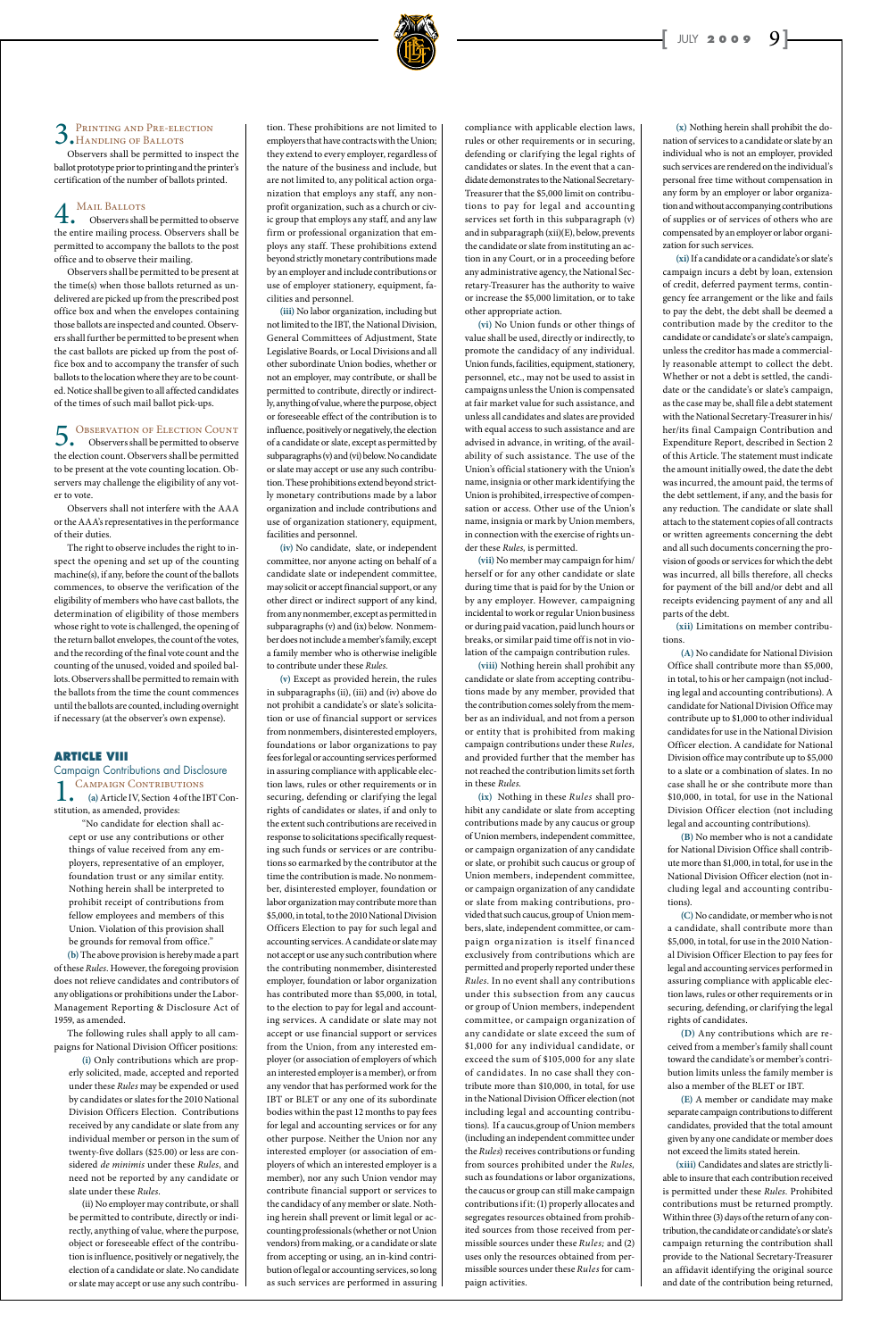the amount of the returned contribution, the person to whom or entity to which the contribution was returned and the date on which the contribution was returned.

**(xiv)** Ignorance by a candidate, slate, union and/or an employer that union or employer funds or other resources were used to promote a candidacy shall not constitute a defense to an allegation of a violation of these *Rules.*

**(c)** It is strongly recommended that each candidate or slate notify all prospective contributors of the limitations on campaign contributions prescribed by these *Rules.* It is thus strongly recommended that all candidate or slate campaign literature soliciting contributions specifically provide that no contributions by employers, labor organizations or nonmembers may be made or accepted. It is also strongly recommended that such campaign literature specify the applicable contribution dollar limits. It is strongly recommended that similar disclaimers be issued at all fund-raising events.

**(d)** The remedy that may be imposed by the Election Protest Committee in resolving any protest concerning a candidate's or campaign's receipt or use of improper contributions will be influenced by the manner in which the contribution was solicited and/or accepted and by whether an appropriate disclaimer was contained in, or issued at the time of, the solicitation.

### 2. FINANCIAL<br>
OISCLOSURE

#### **(a)** Who must file

A Campaign Contribution and Expenditure Report ("CCER" or "Report") and a Supplemental Form No. 1: Permitted Employer and Labor Organization Contributions and Associated Expenditures for Legal and Accounting Services ("Supplemental Form No. 1") shall be filed with the National Secretary-Treasurer, by certified or registered mail, on the schedule set forth in this Article, by each of the following:

**(i)** Every Union member who is a candidate for National Division office, or slate on behalf of such candidate, including any member who has received or solicited any contributions, whether of money or of any other thing of value, or made any expenditures, where the purpose, object or foreseeable effect of any such contribution or expenditure is to influence the election of that member as a National Division Officer, whether or not such member is as yet declared, accredited or nominated as a candidate; and

**(ii)** Every caucus, member group, campaign organization or independent committee which has received or solicited contributions in excess of \$1,000, whether of money or of any other thing of value, or made expenditures in excess of \$1,000, whether of money or of any other thing of value, where the purpose, object or foreseeable effect of any such contribution or expenditure is to influence the election of one or more National Division Officer candidates, whether

or not any such candidate is as yet declared, accredited or nominated.

To the extent a caucus, member group, committee or campaign organization is controlled by a candidate or slate, the person or entity is not an independent committee and shall be deemed part of the candidate's or slate's campaign. Receipts and expenditures of such shall be reported by the candidate or slate in each Report and Supplemental Form No. 1 filed by the candidate or slate.

- **(b)** Required Record Keeping
- **(i)** National Division Officers Election **(A)** It is the responsibility of each candidate, slate, caucus, member group, independent committee and campaign organization to keep records sufficient to demonstrate compliance with these *Rules,* including but not limited to records of each reportable transaction. Such record keeping must include the name and Local Division number of every contributor and the amount of each contribution, including sales of campaign

paraphernalia. Records of all invoices and bills must also be maintained. Each candidate and slate is subject to audit by the National Secretary-Treasurer upon notice.

**(B)** It is the responsibility of each candidate, slate, caucus, member group, independent committee and campaign organization to make certain that all contributions, whether in cash or by check, are made only by members. Prior to confirmation of membership status, contributions shall not be deposited or used. The National Secretary Treasurer's office shall, upon request, provide prompt advice as to membership based on National Division records.

**(C)** Contributions from persons whose eligibility has not been verified may be deposited into an escrow account established for this purpose.

**(c)** What Must be Filed

The forms to be utilized by candidates, slates, independent committees, caucuses, member groups and campaign organizations will be available from the National Secretary-Treasurer. Use of these forms or exact replicas in size 8 1/2 by 11 inches is mandatory. The National Secretary-Treasurer may issue a Supplemental Rule providing for, or requiring, the secure electronic filing of the Report, Supplemental Form No. 1 and Vendor Report.

Each candidate and slate listed in Subsections (a)(i) above, and each caucus, member group, independent committee or campaign organization listed in Subsection (a)(ii) above must file both the Report and Supplemental Form No. 1. Even if such candidate, slate, caucus, member group, independent committee or campaign organization does not solicit or receive any earmarked legal and accounting contributions from nonmembers, employers or labor organizations, Supplemental Form No. 1 must still be filed. Even if such candidate, slate, caucus, member group, independent committee or campaign organization solicits or receives only contributions from nonmembers, employers or labor organizations earmarked for legal and accounting services, or, with respect to an independent committee, where the committee itself, because it is an employer, labor organization, trust, foundation or similar entity, can solicit, receive or expend funds solely in connection with legal and accounting services, that candidate, slate, caucus, member group, independent committee or campaign organization must file a Report.

Each Report and Supplemental Form No. 1 filed by an individual member of the Union must be signed by that member. Each Report and Supplemental Form No. 1 filed by a slate must be signed by the formally designated treasurer of the slate. Each Report and Supplemental Form No. 1 filed by any caucus, member group, independent committee or campaign organization must be signed by a formally designated representative of such caucus, member group, independent committee or campaign organization, as the case may be.

A candidate, slate or independent committee

**2.** PRE-ELECTION PROTESTS<br>Except as provided in Subsection (c), pre-election protests shall be processed in the following manner:

that pays or contracts for goods or services for the 2010 National Division Officer Election in an aggregate amount of \$5,000 or more from a vendor that has performed work for the BLET or IBT or any of its subordinate bodies within the past 12 months, shall file a disclosure ("vendor report"), on a form provided by the National Secretary-Treasurer, which shall set forth the terms of the agreement or payment and the identity of the BLET or IBT bodies for which the vendor has worked. Such disclosure does not apply to banks, telephone companies, utility companies or the United States postal service. Candidates, slates, and independent committees shall file these vendor reports with the National Secretary-Treasurer, who o shall make them available to candidates or observers under the same terms and conditions that apply to campaign financing and expenditure reports.

**(d)** When Filings Must Be Made **(i)** Every member who, and every caucus, member group or campaign organization and slate which, is required to file a Report and Supplemental Form No. 1 shall do so on the following schedule:

**(A)** On or before January 15, 2010, each such member, slate, caucus, member group, independent committee, and campaign organization shall file a Report and Supplemental Form No. 1 for the period from July 1, 2009 through December 31, 2009. This first CCER must include all requested information retroactive to the first contribution and the first expenditure for the 2010 National Division Officers Election. Each succeeding CCER must include all requested information not included in prior CCERs;

**(B)** On or before April 15, 2010, each such member, slate, caucus, member group, independent committee campaign organization shall file a Report and Supplemental Form No. 1 for the period January 1, 2010, through March 31, 2010;

**(C)** On or before July 15, 2010, each such member, slate, caucus, member group, independent committee or campaign organization shall file a Report and Supplemental Form No. 1 for the period April 1, 2010, through June 30, 2010;

**(D)** On or before October 15, 2010, each such member, slate, caucus, member group, independent committee or campaign organization shall file a Report and Supplemental Form No. 1 for the period July 1, 2010, through September 30, 2010;

**(E)** On or before January 15, 2011, each such member, slate, caucus, member group, independent committee or campaign organization shall file a Report and Supplemental Form No. 1 for the period October 1, 2010, through December 31, 2010;

**(F)** On such subsequent date(s) as the National Secretary-Treasurer may determine, each such member shall file a Report and Supplemental Form No. 1 for such subsequent period(s) as the National Secretary-Treasurer may determine; and

**(G)** The National Secretary-Treasurer may adjust the above schedule for filing campaign financing and expenditure reports if he/she deems it appropriate to do so.

**(ii)** In the First Report and Supplemental Form No. 1 filed by every member, slate, caucus, member group, independent committee or campaign organization, the person or entity making the filing shall include all information requested for all contributions received for the 2010 National Division Officer Election after July 1, 2009.

**(e)** Inspection of Filed Disclosure Reports Upon written request, the National Secretary-Treasurer shall advise any member whether any candidate (whether or not declared, accredited or nominated) or slate identified by the member has made a filing under this Article.

Each accredited candidate shall have the right to inspect and obtain copies, subject to a reasonable charge determined by the National Secretary-Treasurer, of any campaign financing and expenditure reports and/or vendor reports filed by other candidates, slates, caucus, member group or campaign organization, upon reasonable request at the National Division headquarters, upon such reasonable terms and conditions as the National Secretary-Treasurer may establish for processing such requests. The National Secretary-Treasurer, in his discretion, may require candidates or slates to transmit copies of their campaign financing and expenditure reports and vendor reports to other candidates or their representatives.

#### **ARTICLE IX** Rights and Duties Under the Labor Management Reporting & Disclosure Act Of 1959

 The following sections of the Labor-Management Reporting &Disclosure Act of 1959, as amended ("LMRDA"), 29 U.S.C. Sections 401- 531 (1988) are incorporated into and made a part

of these *Rules:*

**•** LMRDA Section 101 (a)(1) (equal rights and privileges);

**•** LMRDA Section 101 (a)(2) (freedom of expression and assembly);

**•** LMRDA Section 104 (right to inspect or receive copy of collective bargaining agreements);

**•** LMRDA Section 401(c) (distribution of campaign literature; prohibition against discrimination in use of union membership list, inspection of membership list, safeguards to insure fair election);

**•** LMRDA Section 401 (e) (reasonable opportunity to nominate, eligibility to hold office, voting and campaigning without interference or reprisal, notice of election, right to vote, preservation of election records, following union constitution and bylaws where consistent with LMRDA);

**•** LMRDA Section 401 (g) (prohibition on use of union or employer assistance in campaigning); and

**•** LMRDA Section 609 (prohibition on union discipline for exercising rights under LMRDA).

 Insofar as the foregoing sections of the LMR-DA may regulate conduct unrelated to nominations or election of National Division Officers, they are not incorporated into these *Rules* and shall not be enforced in this election.

#### **ARTICLE X**

Protest and Appeal Procedures; Remedies

RIGHT TO FILE PROTESTS

Any candidate, member, General Committee of Adjustment, State Legislative Board, or Local Division of the National Division may file a protest with the Election Protest Committee alleging noncompliance with these *Rules,* or appeal to the Advisory Board any decision of the Election Protest Committee concerning a protest, free from any direct or indirect retaliation or threat of retaliation by any Union officer, member, candidate or by any other person or entity for such filing. With respect to any protest, it shall be the burden of the complainant to present a preponderance of reliable evidence that a violation has occurred. No protest of any person or entity shall be considered if such person or entity, or anyone acting under their direction or control or on their behalf, caused or significantly contributed to the situation giving rise to such protest.

**(a)** Protests regarding violations of the LMR-DA (including violations of the IBT Constitution or BLET Bylaws) allegedly occurring prior to the date of issuance of these *Rules* and protests regarding any conduct allegedly occurring within the first twenty-eight (28) days after issuance of these *Rules* must be filed within thirty (30) days of the date of issuance of these *Rules*, or

such protests shall be waived.

**(b)** All other pre-election protests, including, by way of example only, the following, must be filed within forty-eight (48) hours of the time when the protestor becomes aware or reasonably should have become aware of the action protested or such protests shall be waived:

**(i)** Protests regarding eligibility of candidates, as provided in Article XXII, Section 5(a) of the IBT International Constitution;

**(ii)** Protests regarding alleged failures to provide proper access to the membership, including, e.g., alleged violations of these *Rules* regarding access to collective bargaining agreements, Union meetings, or employer premises;

**(iii)** Protests regarding alleged improper or inequitable treatment of the candidate or his/her supporters by the Union, by any other labor organization or by an employer, including improper handling of the candidate's request for mailings by the Union, improper or inequitable denial of access to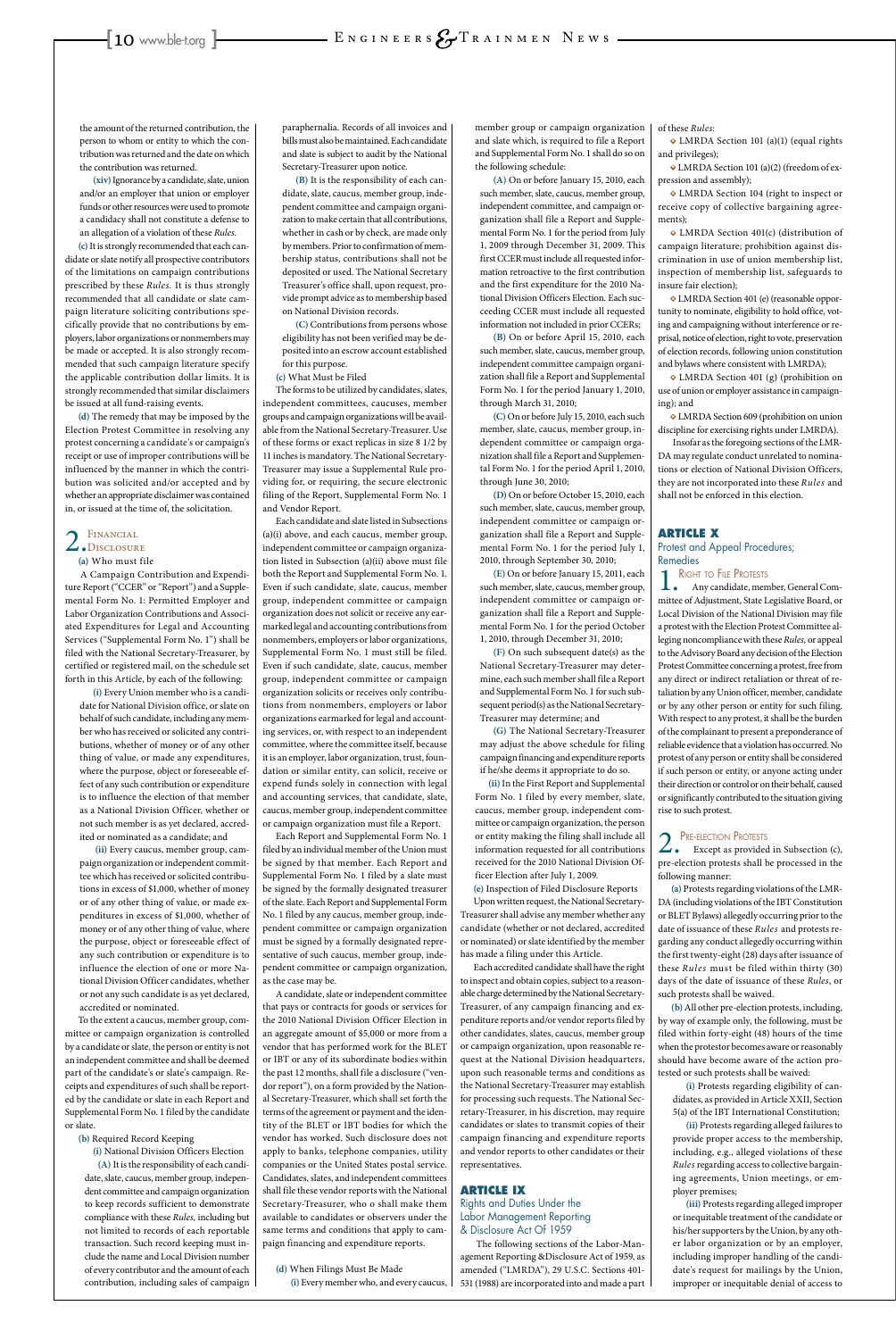the membership or to relevant information by the Union, by any other labor organization or by an employer, and improper or inequitable aid or support, financial or otherwise, given or denied a candidate or his/ her supporters by the Union, by any other labor organization or by an employer;

**(iv)** Protests regarding alleged improper contributions, application or use of nonmember, employer or labor organization funds or other resources; and

**(v)** Protests regarding alleged improper pre-election threats, coercion, intimidation, acts of violence or retaliation for the exercise of rights protected by these *Rules.*

**(c)** The deadline for the filing of protests concerning the nomination of a candidate for National Division office shall be the earlier of the deadlines imposed by this Section and by Article XXII, Section 5(a) of the IBT Constitution.

**(d)** All protests concerning pre-election conduct shall be filed by sending a clear and concise written statement of the alleged improper conduct to both the Election Protest Committee at the National Division headquarters, and to the affiliates involved. The protest should identify by name, address and telephone number each person who or entity which is or may be a subject of the protest. This statement shall be delivered by personal delivery, overnight mail or by facsimile transmission with a copy sent by regular mail immediately thereafter, within the time limits prescribed by these *Rules* and shall include the name(s), address(es), telephone number(s), electronic mail address, and Local Division number(s) of the complainant(s).

**(e)** The Election Protest Committee shall provide a copy of the protest to any person who or entity which the Election Protest Committee determines may be a subject of the protest, decision or remedy. Each such person or entity shall have the opportunity to present evidence and/ or legal argument to the Committee.

**(f)** The Election Protest Committee shall evaluate the protest and shall:

**(i)** determine the merits of the protest and, if found meritorious, determine the appropriate remedy; or

**(ii)** defer making a determination until after the election and thereby treat the matter as a post-election protest pursuant to Section 3 of this Article, as if such protest were filed on Election Day

The Election Protest Committee shall determine the protest within seven (7) days of receipt, unless the protest was filed pursuant to Section 2(a) above, in which case the Election Protest Committee shall determine the protest within twenty-one (21) days of docketing.

**(g)** The Election Protest Committee shall have the authority to obtain, or to have the National Division obtain and provide information necessary to assist in resolving any protest. The Union (including subordinate entities) and all members, and candidates, are required to cooperate with the Election Protest Committee. Failure to cooperate with the Election Protest Committee may result in filing Article XIX charges against the individual or affiliate. **(h)** The Election Protest Committee shall notify the complainant(s), the Union(s) involved, any candidate(s) adversely affected, any person who or entity which is the subject of the protest of the decision or remedy within the time limit prescribed by this Section. **(i)** The complainant(s), the affiliate(s) involved, if any, any adversely affected candidate(s), or any other person who or entity which is aggrieved by the determination of the protest may, within forty-eight (48) hours of receipt of the decision, appeal the decision to the Advisory Board. The appeal shall be made in writing and shall specify the basis for the appeal and the error(s) alleged by the Election Protest Committee. The appeal shall be transmitted to the Advisory Board at the National Division, to the Election Protest Committee, and to all other parties to the dispute by personal delivery, overnight mail, or facsimile transmission with a copy sent by regular mail immediately thereafter, within the time limit prescribed above, with a copy of the original protest attached.

**(j)** If no timely appeal is taken from the determination of the Election Protest Committee, that determination shall become final and binding.

**(k)** The Advisory Board shall have the authority to conduct a hearing concerning any matter appealed to it or to decide the matter without a hearing based on written materials submitted within a reasonable deadline established by it. In deciding whether to conduct a hearing, the Advisory Board shall consider the seriousness of the violation(s) alleged in the protest. If the Advisory Board decides to conduct a hearing concerning a matter appealed to it, it shall commence and conclude the hearing within five (5) calendar days after receiving the appeal at a location and in a manner that it determines most appropriate to elicit fully all relevant facts and information necessary to determine the appeal. The following individuals may participate in the hearing: the complainant(s) and/ or her/his representative(s); any representative(s) of the affiliate(s) involved, any person who or entity which is the subject of the decision or remedy involved and/or her/his/its representative(s), the Election Protest Committee or one of its representative members, the person(s) filing the appeal, if other than the complainant, and/or her/his representative, and any other person who obtains permission from the Advisory Board or its designee.

At each such hearing, the Election Protest Committee or its representative shall present to the Advisory Board or its designee a summary of the original determination, including a statement of the facts found, the resolution reached and the basis for that resolution.

**(l)** Within ten (10) calendar days from the the Advisory Board's receipt of the appeal or from the conclusion of the hearing, whichever occurs later, the Advisory Board shall issue a written decision, making whatever findings and ordering whatever relief is appropriate to resolve the appeal. The Advisory Board shall be permitted additional time to consider and decide the appeal, if warranted under the circumstances. The decision shall be effective upon issuance. In issuing a decision concerning matters appealed under these *Rules,* the Advisory Board shall give due consideration to any time exigencies that may be brought to its attention by the parties. The Advisory Board's decision shall be sent to the complainant(s), the affiliate(s) involved, if any, the Election Protest Committee, any candidate(s) adversely affected by the decision, any person who or entity which is the subject of the appeal decision or remedy and any other person who or entity which, with permission of the Advisory Board, participated in the appeal.

#### 3.Post-Election Protests Protests concerning Election Day or post-

Election Day conduct ("post-election protests") shall be processed in the following manner:

**(a)** Protests regarding any alleged improper Election Day or post-Election day conduct or event must be filed within seventy-two (72) hours of the announcement of the election results of the National Division Officers election.

 If the above time limits are not met, the protest shall be waived.

**(b)** Post-election protests shall only be considered and remedied if the alleged violation may have affected the outcome of the election, except that any timely protest alleging improper threats, coercion, intimidation, acts of violence or retaliation for exercising any right protected by these *Rules* shall be considered and remedied without regard to whether the alleged violation affected the outcome of an election.

Engineers and Trainmen, on this 29<sup>th</sup> day of May, 2009.

 $\sim$ 

**(c)** All post-election protests shall be filed by sending the Election Protest Committee and the affiliate(s) involved, if any, a clear and concise written statement of the alleged improper conduct, including a statement explaining how such conduct may have affected the outcome of the election. Such statement shall be delivered to the Election Protest Committee and the affiliate(s) involved, if any, by personal delivery, overnight mail, *or* facsimile transmission with a copy sent by regular mail immediately thereafter, within the time limits prescribed by Subsection 3(a) above and shall include the name(s), address(es), telephone number(s), and Local Division number(s) of the complainant(s). The protest should identify by name, address and telephone number, each person who or entity which may be a subject of the protest.

**(d)** The Election Protest Committee shall provide a copy of the protest to any person who or entity which the Election Protest Committee determines may be a subject of the protest, decision or remedy. Each such person or entity shall have the opportunity to present evidence and/or legal argument to the Election Protest Committee.

**(e)** The Election Protest Committee shall evaluate the protest and, within ten (10) days of the filing of a protest shall determine the merits of the protest and, if found meritorious, determine the appropriate remedy.

The Election Protest Committee shall notify the complainant(s), the Union(s) involved, if any, any candidate(s) adversely affected, any person who or entity which is the subject of the decision or remedy and the Advisory Board of its decision within the time limits prescribed above.

**(f)** The complainant(s), the affiliate(s) involved, if any, any adversely affected candidate(s), or any other person who or entity which is aggrieved of the determination of the protest may, within forty-eight (48) hours after receipt of the decision, appeal the decision to the Advisory Board. The appeal shall be made in writing and shall specify the basis for the appeal. The appeal shall be delivered to the Advisory Board at the National Division headquarters and to all other parties to the dispute by personal delivery, overnight mail, or facsimile transmission with a copy sent by regular mail immediately thereafter, within the time limit prescribed above, with a copy of the original protest attached.

**(g)** If no timely appeal is taken from the determination of the Election Protest Committee, that determination shall become final and binding.

**(h)** The Advisory Board shall have the authority to conduct a hearing concerning any post-election matter appealed to it or to decide the matter based on written materials submitted within a reasonable deadline established by it. In deciding whether to conduct a hearing, the Advisory Board shall consider the seriousness of the violations alleged in the protest. If the Advisory Board decides to conduct a hearing concerning any post-election matter appealed to it, it shall commence and conclude the hearing within fifteen (15) calendar days after receipt of the appeal at a location and in a manner that the Advisory Board determines most appropriate to elicit fully all relevant facts and information necessary to determine the appeal within the prescribed time period. The following individuals may participate in the hearing: the complainant(s) and/or her/his representative(s), any representative(s) of the affiliate(s) involved, any person who or entity which is the subject of the decision or remedy involved and/or her/ his/its representative(s), the National Secretary-Treasurer and/or her/his representative, the person(s) fling the appeal, if other than the complainant and/or her/his representative, and any other person who obtains permission from Advisory Board.

At each such hearing, the Election Protest Committee, or its representative shall present to the Advisory Board or its designee a summary of the original determination, including a statement of facts found, the resolution reached and the basis for that resolution.

**(i)** Within fifteen (15) calendar days from the Advisory Board's receipt of the appeal from a decision or from the conclusion of a hearing concerning a protest, whichever oc-

curs later, the Advisory Board shall issue a written decision, making whatever findings and ordering whatever relief is appropriate to resolve the appeal. The decision shall be effective upon issuance. In issuing a decision concerning matters appealed under these *Rules,* the Advisory Board shall give due consideration to any time exigencies that may be brought to its attention by the parties. The Advisory Board's decision shall be sent to the complainant(s), the Union(s) involved, the Election Protest Committee, any candidate(s) adversely affected by the decision, any person who or entity which is the subject of the appeal decision or remedy and any other person who or entity which, with permission of the Advisory Board, participated in the appeal.

4.Remedies If as a result of any protest filed, the Election Protest Committee determines that these *Rules* have been violated or that any other conduct has occurred which may prevent or has prevented a fair, honest, open and informed election, the Election Protest Committee may take whatever remedial action is appropriate. Such remedial action may include, without limitation:

**(a)** placing or removing any nominee from the ballot;

**(b)** qualifying or disqualifying any member from seeking any National Division Officer position;

**(b)** qualifying or disqualifying any member from voting;

**(c)** reinstating or removing a member's good standing status;

**(d)** requiring or limiting access;

**(e)** requiring the Union or any affiliate to mail or otherwise distribute, at its own expense, candidate campaign materials;

**(f)** mailing or otherwise distributing candidate campaign materials;

**(g)** requiring the Union or any affiliate to hold meeting(s) and prescribing the content of such meetings;

**(h)** requiring the return of campaign contributions;

**(i)** requiring reimbursement for goods or services;

**(j)** requiring the Union or any affiliate to provide candidate(s) with specific goods or services;

**(k)** establishing or altering the time method(s) or location(s) for ballot counting;

**(l)** qualifying persons other than her/his representatives, whether or not such persons are Union members, to serve as observers;

**(m)** disqualifying observers;

**(n)** ordering entry for observers and regulating the number and conduct of observers;

**(o)** requiring the Union, any affiliate, or member to pay for distribution of election materials; and

**(p)** requiring immediate compliance with these *Rules*, or any portion thereof.

#### **ARTICLE XI**

Forms

The National Secretary-Treasurer shall promulgate forms for use in connection with the 2010 National Division Officers Election. The National Secretary-Treasurer reserves the authority to promulgate such additional forms as may be necessary or desirable. Unless the form states on its face that its use is mandatory, the form serves only as a model.

For mandatory forms, a duplicate or an exact replica shall be used. For model forms, either the form itself or any reasonable facsimile may be used.

**APPROVED AND ACCEPTED**, by the Advisory Board of the Brotherhood of Locomotive

William C. Walpert National Secretary-Treasurer